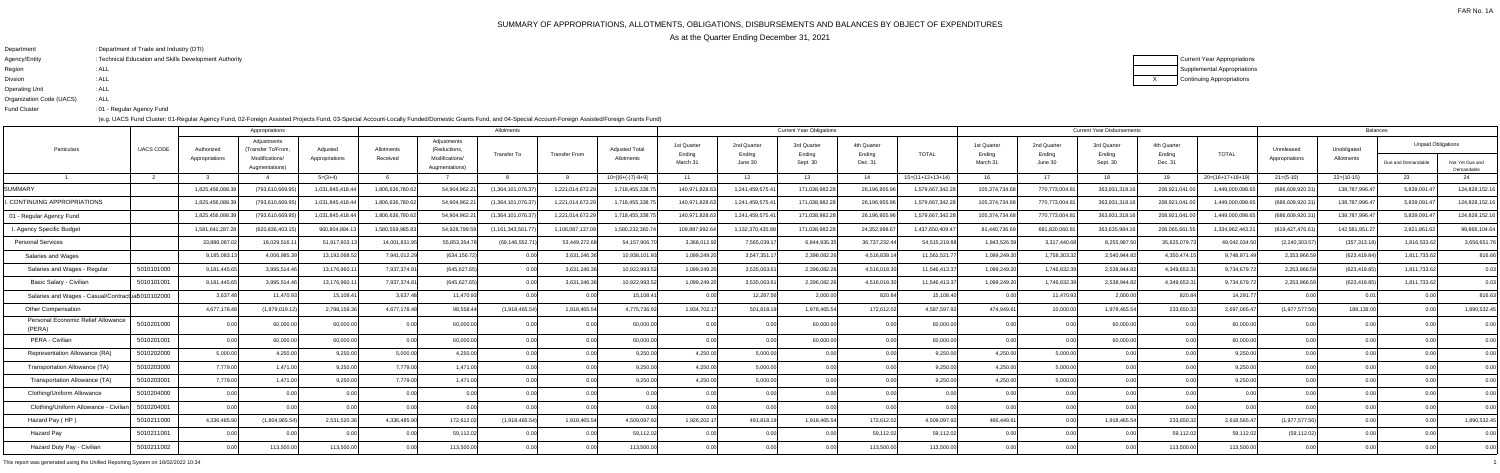| Department               | : Department of Trade and Industry (DTI)               |
|--------------------------|--------------------------------------------------------|
| Agency/Entity            | : Technical Education and Skills Development Authority |
| Region                   | : ALL                                                  |
| <b>Divsion</b>           | : ALL                                                  |
| Operating Unit           | : ALL                                                  |
| Organization Code (UACS) | : ALL                                                  |
| <b>Fund Cluster</b>      | :01 - Regular Agency Fund                              |

Current Year Appropriations Supplemental AppropriationsContinuing Appropriations

|                                                                        |                  |                | Appropriations                    |                |                |                                  | Allotments       |                      |                       |                       |                       | <b>Current Year Obligations</b> |                       |                    |                       |                       | <b>Current Year Disbursements</b> |                       |                  |                | <b>Balances</b> |                           |                               |
|------------------------------------------------------------------------|------------------|----------------|-----------------------------------|----------------|----------------|----------------------------------|------------------|----------------------|-----------------------|-----------------------|-----------------------|---------------------------------|-----------------------|--------------------|-----------------------|-----------------------|-----------------------------------|-----------------------|------------------|----------------|-----------------|---------------------------|-------------------------------|
| Particulars                                                            | <b>UACS CODE</b> | Authorized     | Adjustments<br>(Transfer To/From, | Adjusted       | Allotments     | Adjustments<br>(Reductions,      | Transfer To      | <b>Transfer From</b> | <b>Adjusted Total</b> | 1st Quarter<br>Ending | 2nd Quarter<br>Ending | 3rd Quarter<br>Ending           | 4th Quarter<br>Ending | <b>TOTAL</b>       | 1st Quarter<br>Ending | 2nd Quarter<br>Ending | 3rd Quarter<br>Ending             | 4th Quarter<br>Ending | <b>TOTAL</b>     | Unreleased     | Unobligated     | <b>Unpaid Obligations</b> |                               |
|                                                                        |                  | Appropriations | Modifications/<br>Augmentations)  | Appropriations | Received       | Modifications/<br>Augmentations) |                  |                      | Allotments            | March 31              | June 30               | Sept. 30                        | Dec. 31               |                    | March 31              | June 30               | Sept. 30                          | Dec. 31               |                  | Appropriations | Allotments      | Due and Demandable        | Not Yet Due and<br>Demandable |
|                                                                        |                  |                |                                   | $5=(3+4)$      |                |                                  |                  |                      | $10=[{6+(-)}7{-8+9}]$ | 11                    | 12                    | 13                              | 14                    | $15=(11+12+13+14)$ | 16                    | 17                    | 18.                               | 19                    | 20=(16+17+18+19) | $21 = (5-10)$  | $22=(10-15)$    | -23                       |                               |
| HP - Magna Carta Benefits for Public<br>Health Workers under R.A. 7305 | 5010211005       | 4,336,485.90   | (1,918,465.54)                    | 2,418,020.3    | 4,336,485.9    |                                  | (1,918,465.54)   | 1,918,465.54         | 4,336,485.90          | 1,926,202.17          | 491,818.19            | 1,918,465.54                    |                       | 4,336,485.90       | 466,449.61            | 100.C                 | 1,918,465.54                      | 61,038.30             | 2,445,953.4      | (1,918,465.54) |                 |                           | 1,890,532.45                  |
| Year End Bonus                                                         | 5010214000       | 8,539.5        | (8,539.58)                        |                | 8,539.5        | (8,539.5)                        |                  |                      |                       |                       |                       |                                 |                       |                    |                       |                       |                                   |                       |                  |                |                 |                           | 0.00                          |
| Bonus - Civilian                                                       | 5010214001       | 8,539.58       | (8,539.58)                        |                | 8,539.5        | (8,539.58)                       | 0.00             |                      | 0.00                  |                       | 0.00                  |                                 | 0.00                  |                    | 0.00                  | ງ ດດເ                 | 0.00                              |                       |                  |                |                 |                           | 0.00                          |
| Cash Gift                                                              | 5010215000       | 878.00         | (878.00                           |                | 878.00         | (878.00)                         | 0.00             |                      | 0.00                  |                       | 0.00                  |                                 | 0.001                 |                    | 0.00                  | וחח ר                 | 0.00                              |                       |                  |                |                 |                           | 0.00                          |
| Cash Gift - Civilian                                                   | 5010215001       | 878.00         | (878.00)                          |                | 878.0          | (878.0)                          |                  |                      |                       |                       |                       |                                 |                       |                    | 0.00                  |                       | 0.00                              |                       |                  |                |                 |                           | 0.00                          |
| Mid-Year Bonus - Civilian                                              | 5010216000       |                | n nr                              |                | 0 <sub>0</sub> |                                  | 0.00             |                      | 0.00                  |                       | 0.00                  |                                 | 0.00                  |                    | 0.00                  |                       | 0.00                              |                       |                  |                |                 |                           | 0.00                          |
| Mid-Year Bonus - Civilian                                              | 5010216001       | 0.00           | n nr                              |                | $\cap$ $\cap$  |                                  | 0.00             |                      | 0.00                  |                       | 0.00                  |                                 | 0.001                 |                    | 0.00                  | וחח ר                 | 0.00 <sub>l</sub>                 |                       |                  |                |                 |                           | 0.00                          |
| Other Bonuses and Allowances                                           | 5010299000       | 318,496.0      | (130, 357.0)                      | 188,139.0      | 318,496.0      | (130, 357.0)                     |                  |                      | 188,139.00            |                       |                       |                                 |                       |                    |                       |                       |                                   |                       |                  |                | 188,139.00      |                           | 0.00                          |
| <b>Collective Negotiation Agreement</b><br>Incentive - Civilian        | 5010299011       | 309,639.0      | (121,500.00)                      | 188,139.0      | 309,639.       | (121,500.00)                     |                  |                      | 188,139.00            |                       |                       |                                 |                       |                    |                       |                       |                                   |                       |                  |                | 188,139.0       |                           | 0.00                          |
| Productivity Enhancement Incentive<br>Civilian                         | 5010299012       |                |                                   |                |                |                                  |                  |                      | 0.001                 |                       | 0.00                  |                                 | 0.00                  |                    | 0.001                 | ງ ດດເ                 | 0.00                              |                       |                  |                |                 |                           | 0.00                          |
| Mid-Year Bonus - Civilian                                              | 5010299036       | 8,857.00       | (8,857.00)                        |                | 8,857.0        | (8,857.00)                       | 0.00             |                      | 0.00                  | 0.00                  | 0.00                  | 0.00 <sub>l</sub>               | 0.00                  |                    | 0.00                  | 0.00                  | 0.00                              | n nr                  | 0.00             |                |                 |                           | 0.00                          |
| <b>Personnel Benefit Contributions</b>                                 |                  | 259,180.0      | 204,646.4                         | 463,826.5      | 2,849.0        | 22,745.52                        |                  | 181,900.92           | 207,495.52            | 6,278.15              | 256,330.98            | 19,124.47                       | 181,901.50            | 463,635.10         | 6,142.91              | 0.00                  | 19,124.47                         | 181,901.50            | 207,168.88       | 256,330.98     | (256, 139.58)   |                           | 256,466.22                    |
| Retirement and Life Insurance Premiums5010301000                       |                  | 256,658.2      | 181,900.9                         | 438,559.1      | 327.22         |                                  |                  | 181,900.9            | 182,228.14            | 135.24                | 256,330.98            |                                 | 181,901.50            | 438,367.72         | 0.00                  |                       | 0.00                              | 181,901.50            | 181,901.50       | 256,330.98     | (256, 139.58)   |                           | 256,466.22                    |
| Pag-IBIG Contributions                                                 | 5010302000       | 8.00           | 3,992.0                           | 4,000.0        | 8.00           | 3,992.0                          |                  |                      | 4,000.00              | 1,000.00              | 0.00                  | 3,000.00                        | 0.00                  | 4,000.00           | 1,000.00              | 0.00                  | 3,000.00                          |                       | 4,000.00         |                |                 |                           | 0.00                          |
| Pag-IBIG - Civilian                                                    | 5010302001       |                | 3,992.0                           | 4,000.0        |                | 3,992.0                          |                  |                      | 4,000.00              | 1,000.00              | 0.00                  | 3,000.00                        | 0.00                  | 4,000.00           | 1,000.00              | 0.00                  | 3,000.00                          |                       | 4,000.00         |                |                 |                           | 0.00                          |
| <b>PhilHealth Contributions</b>                                        | 5010303000       | 2,512.86       | 14,754.5                          | 17,267.3       | 2,512.86       | 14,754.52                        |                  |                      | 17,267.38             | 4,142.91              | 0.00                  | 13,124.47                       | 0.001                 | 17,267.38          | 4,142.91              |                       | 13,124.47                         |                       | 17,267.3         |                |                 |                           | 0.00                          |
| PhilHealth - Civilian                                                  | 5010303001       | 2,512.86       | 14,754.52                         | 17,267.3       | 2,512.86       | 14,754.5                         |                  |                      | 17,267.38             | 4,142.91              | 0.00                  | 13,124.47                       | 0.00 <sub>l</sub>     | 17,267.38          | 4,142.91              | 0.001                 | 13,124.47                         |                       | 17,267.38        |                |                 |                           | 0.00                          |
| <b>Employees Compensation Insurance</b><br>Premiums (ECIP)             | 5010304000       | 1.00           | 3,999.00                          | 4,000.00       |                | 3,999.0                          | 0.00             | 0.00                 | 4,000.00              | 1,000.00              | 0.00                  | 3,000.00                        | 0.00                  | 4,000.00           | 1,000.00              | 0.00                  | 3,000.00                          | 0.00                  | 4,000.00         |                |                 |                           | 0.00                          |
| ECIP - Civilian                                                        | 5010304001       |                | 3,999.00                          | 4,000.00       |                | 3,999.00                         | 0.00             |                      | 4,000.00              | 1,000.00              | 0.00                  | 3,000.00                        | 0.00                  | 4,000.00           | 1,000.00              | 0.00                  | 3,000.00                          | 0.00                  | 4,000.00         |                |                 |                           | 0.00                          |
| <b>Other Personnel Benefits</b>                                        |                  | 19,766,645.3   | 15,696,903.40                     | 35,463,548.7   | 1,380,792.1    | 56,366,207.54                    | (67, 228, 087.1) | 47,717,659.86        | 38,236,572.33         | 327,783.40            | 3,259,538.83          | 2,449,263.08                    | 31,865,879.78         | 37,902,465.09      | 263,184.87            | 1,549,137.36          | 3,717,452.67                      | 30,859,053.76         | 36,388,828.66    | (2,773,023.58) | 334,107.24      | 4,800.00                  | 1,508,836.43                  |
| <b>Pension Benefits</b>                                                | 5010401000       |                |                                   |                |                |                                  |                  |                      | 0.00                  | 0.001                 | 0.00                  | 0.00                            | 0.00                  | 0.00               | 0.00                  | 0.00                  | 0.00                              | 0.00                  | 0.00             |                |                 |                           | 0.00                          |
| Pension Benefits - Civilian                                            | 5010401001       | 0.00           |                                   |                | 0.0            |                                  |                  |                      | 0.00                  | 0.00                  | 0.00                  | 0.00                            | 0.00                  | 0.00               | $0.00\vert$           | 0.00                  | 0.00                              | 0.00                  | 0.00             |                | 0.00            | 0.00                      | 0.00                          |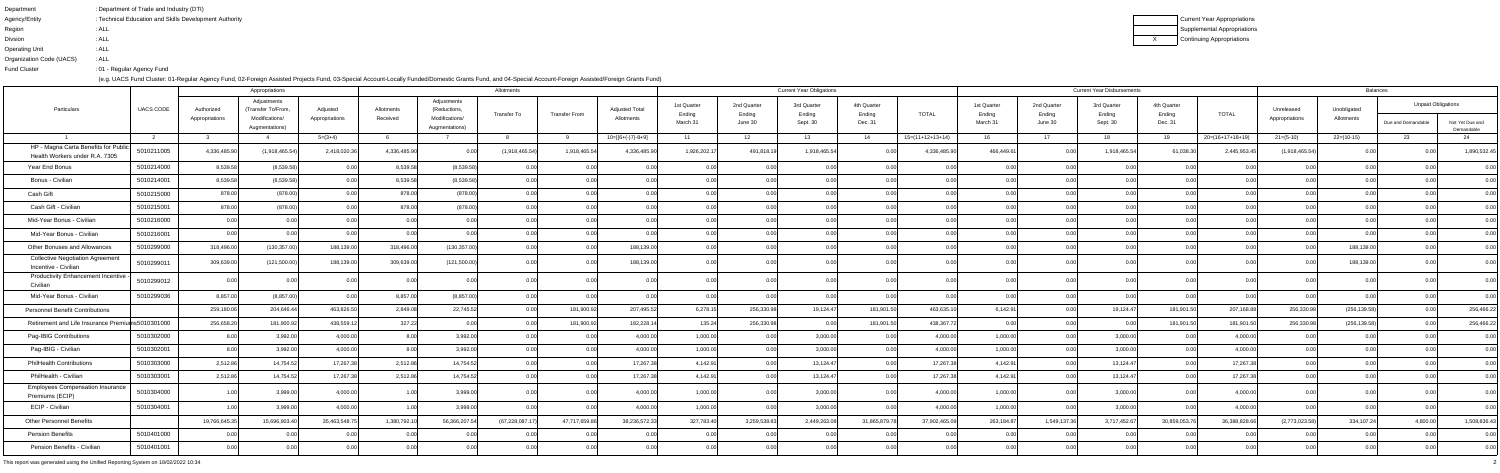| Department               | : Department of Trade and Industry (DTI)               |
|--------------------------|--------------------------------------------------------|
| Agency/Entity            | : Technical Education and Skills Development Authority |
| Region                   | : ALL                                                  |
| <b>Divsion</b>           | : ALL                                                  |
| <b>Operating Unit</b>    | : ALL                                                  |
| Organization Code (UACS) | : ALL                                                  |
| <b>Fund Cluster</b>      | : 01 - Regular Agency Fund                             |

Current Year Appropriations Supplemental AppropriationsContinuing Appropriations

|                                                         |                  |                              | Appropriations                                                        |                            |                        |                                                                 | Allotments         |                      |                                     |                                   |                                  | <b>Current Year Obligations</b>   |                                  |                    |                                   |                                  | <b>Current Year Disbursements</b> |                                  |                    |                              | <b>Balances</b>           |                                                 |                 |
|---------------------------------------------------------|------------------|------------------------------|-----------------------------------------------------------------------|----------------------------|------------------------|-----------------------------------------------------------------|--------------------|----------------------|-------------------------------------|-----------------------------------|----------------------------------|-----------------------------------|----------------------------------|--------------------|-----------------------------------|----------------------------------|-----------------------------------|----------------------------------|--------------------|------------------------------|---------------------------|-------------------------------------------------|-----------------|
| Particulars                                             | <b>UACS CODE</b> | Authorized<br>Appropriations | Adjustments<br>(Transfer To/From,<br>Modifications/<br>Augmentations) | Adjusted<br>Appropriations | Allotments<br>Received | Adjustments<br>(Reductions,<br>Modifications/<br>Augmentations) | Transfer To        | <b>Transfer From</b> | <b>Adjusted Total</b><br>Allotments | 1st Quarter<br>Ending<br>March 31 | 2nd Quarter<br>Ending<br>June 30 | 3rd Quarter<br>Ending<br>Sept. 30 | 4th Quarter<br>Ending<br>Dec. 31 | <b>TOTAL</b>       | 1st Quarter<br>Ending<br>March 31 | 2nd Quarter<br>Ending<br>June 30 | 3rd Quarter<br>Ending<br>Sept. 30 | 4th Quarter<br>Ending<br>Dec. 31 | <b>TOTAL</b>       | Unreleased<br>Appropriations | Unobligated<br>Allotments | <b>Unpaid Obligations</b><br>Due and Demandable | Not Yet Due and |
|                                                         |                  |                              |                                                                       | $5=(3+4)$                  |                        |                                                                 |                    |                      | $10=[(6+(-)7)-8+9]$                 | 11                                | 12                               | 13                                | 14                               | $15=(11+12+13+14)$ | 16                                | 17                               | 18                                | 19                               | $20=(16+17+18+19)$ | $21=(5-10)$                  | 22=(10-15)                | -23                                             | Demandable      |
| <b>Terminal Leave Benefits</b>                          | 5010403000       | 249,721.48                   | 2,819,668.7                                                           | 3,069,390.24               | 238,442.93             | 1,400,418.3                                                     | (1,546,913.64)     | 1,744,160.0          | 1,836,107.7                         | 327,783.40                        | 2,122,581.21                     |                                   | 617,352.1                        | 3,067,716.74       | 263,184.87                        | 412,179.74                       | 1,268,189.59                      | 617,352.13                       | 2,560,906.33       | 1,233,282.54                 | (1,231,609.04)            |                                                 | 506,810.41      |
| Terminal Leave Benefits - Civilian                      | 5010403001       | 249,721.48                   | 2,819,668.7                                                           | 3,069,390.2                | 238,442.9              | 1,400,418.3                                                     | (1,546,913.64      | 1,744,160.0          | 1,836,107.7                         | 327,783.40                        | 2,122,581.21                     | 0.00                              | 617,352.13                       | 3,067,716.74       | 263,184.87                        | 412,179.74                       | 1,268,189.59                      | 617,352.13                       | 2,560,906.33       | 1,233,282.54                 | (1,231,609.04)            |                                                 | 506,810.41      |
| <b>Other Personnel Benefits</b>                         | 5010499000       | 19,516,923.87                | 12,877,234.64                                                         | 32,394,158.5               | 1,142,349.             | 54,965,789.                                                     | (65,681,173.53)    | 45,973,499.8         | 36,400,464.63                       |                                   | 1,136,957.62                     | 2,449,263.08                      | 31,248,527.65                    | 34,834,748.35      | 0.00                              | 1,136,957.62                     | 2,449,263.08                      | 30,241,701.63                    | 33,827,922.33      | (4,006,306.12)               | 1,565,716.28              | 4,800.00                                        | 1,002,026.02    |
| Lump-sum for Creation of New<br>Positions - Civilian    | 5010499001       |                              |                                                                       |                            |                        |                                                                 |                    |                      |                                     |                                   |                                  |                                   |                                  |                    |                                   |                                  |                                   |                                  |                    |                              |                           |                                                 |                 |
| Lump-sum for Filling of Positions<br>Civilian           | 5010499007       | 18,431,054.80                | 12,333,806.34                                                         | 30,764,861.1               |                        | 54,188,840.9                                                    | (65,681,173.53     | 45,973,499.8         | 34,481,167.26                       |                                   |                                  | 2,388,766.00                      | 30,526,684.98                    | 32,915,450.98      |                                   |                                  | 2,388,766.00                      | 29,519,858.96                    | 31,908,624.96      | (3,716,306.12)               | 1,565,716.28              | 4.800.0                                         | 1,002,026.02    |
| Lump-sum for Step Increments - Length<br>of Service     | 5010499010       | 41,659.40                    | (5,364.98)                                                            | 36,294.42                  | 41,659.40              | (5,364.98)                                                      |                    |                      | 36,294.42                           |                                   | 36,294.42                        |                                   |                                  | 36,294.42          | 0.00                              | 36,294.42                        | 0.001                             |                                  | 36,294.42          |                              |                           |                                                 | 0.00            |
| Lump-sum for Step Increments<br>Meritorious Performance | 5010499011       |                              | 60,634.0                                                              | 60,634.00                  |                        | 60,634.0                                                        |                    |                      | 60,634.0                            |                                   |                                  | 60,634.00                         |                                  | 60,634.00          |                                   |                                  | 60,634.00                         |                                  | 60,634.00          |                              |                           |                                                 |                 |
| <b>Other Personnel Benefits</b>                         | 5010499099       | 1,044,209.67                 | 488,159.28                                                            | 1,532,368.9                | 1,100,689.7            | 721,679.1                                                       |                    |                      | 1,822,368.95                        |                                   | 1,100,663.20                     | (136.92)                          | 721,842.67                       | 1,822,368.95       | 0.00                              | 1,100,663.20                     | (136.92)                          | 721,842.67                       | 1,822,368.95       | (290,000.00)                 |                           |                                                 | 0.00            |
| Maintenance and Other Operating Expenses                |                  | 1,309,912,527.2              | (640,053,991.26                                                       | 669,858,536.0              | 1,328,392,849.5        | (2, 199, 123.83)                                                | (1,092,197,009.06) | 1,052,637,864.       | 1,286,634,581.                      | 106,189,306.7                     | 888,640,959.1                    | 164,079,392.59                    | 14,894,239.11                    | 1,173,803,897.57   | 79,476,537.1                      | 677,199,928.1                    | 355,271,408.66                    | 28,304,436.7                     | 1,140,252,310.63   | (616, 776, 045.04)           | 112,830,683.4             | 547,242.00                                      | 33,004,344.94   |
| <b>Traveling Expenses</b>                               |                  | 433,977.49                   | (6,696.08)                                                            | 427,281.4                  | 433,977.4              | (6,696.08)                                                      |                    |                      | 427,281.4                           | 210,723.7                         | 301,276.59                       |                                   | (6,860.00)                       | 505,140.34         | 174,521.95                        | 248,057.12                       | 72,555.41                         | (6,860.00)                       | 488,274.48         |                              | (77, 858.93)              |                                                 | 16,865.86       |
| Traveling Expenses - Local                              | 5020101000       | 433,977.49                   | (6,696.08)                                                            | 427,281.4                  | 433,977.49             | (6,696.08)                                                      |                    |                      | 427,281.4                           | 210,723.7                         | 301,276.59                       |                                   | (6,860.00)                       | 505,140.34         | 174,521.95                        | 248,057.12                       | 72,555.41                         | (6,860.00)                       | 488,274.48         |                              | (77, 858.93)              |                                                 | 16,865.86       |
| Traveling Expenses - Foreign                            | 5020102000       |                              |                                                                       |                            |                        |                                                                 |                    |                      |                                     |                                   |                                  |                                   |                                  |                    |                                   |                                  | 0.001                             |                                  | n nn               |                              |                           |                                                 | 0.00            |
| Training and Scholarship Expenses                       |                  | 1,294,168,119.7              | (641, 812, 226.64)                                                    | 652,355,893.0              | 1,303,000,251.6        | (3,957,585.86)                                                  | (1,092,197,009.06) | 1,052,637,864.4      | 1,259,483,521.                      | 101,020,102.54                    | 869,203,978.63                   | 163,321,896.23                    | 14,324,169.19                    | 1,147,870,146.59   | 74,787,526.45                     | 667,790,290.02                   | 344,466,800.49                    | 27,388,215.21                    | 1,114,432,832.17   | (607, 127, 628.03)           | 111,613,374.51            | 532,937.00                                      | 32,904,377.42   |
| <b>Training Expenses</b>                                | 5020201000       | 31,088,382.8                 | (6,431,319.98)                                                        | 24,657,062.90              | 36,451,143.0           | (3,557,835.80)                                                  | (5, 180, 984.      | 2,802,000.0          | 30,514,323.0                        | 3,018,115.33                      | 23,870,244.88                    | 813,611.95                        | 1,366,211.53                     | 29,068,183.69      | 2,831,374.66                      | 10,254,549.35                    | 13,340,536.65                     | 1,094,066.03                     | 27,520,526.69      | (5,857,260.17                | 1,446,139.38              | 530,157.0                                       | 1,017,500.00    |
| <b>ICT Training Expenses</b>                            | 5020201001       | 4,722,159.00                 |                                                                       | 4,722,159.00               | 4,722,159.00           |                                                                 |                    |                      | 4,722,159.0                         |                                   | 4,710,000.00                     |                                   |                                  | 4,710,000.00       | 0.00L                             |                                  | 4,710,000.00                      | 0.00                             | 4,710,000.00       |                              | 12,159.00                 |                                                 | 0.00            |
| <b>Training Expenses</b>                                | 5020201002       | 26,366,223.88                | (6,431,319.98)                                                        | 19,934,903.90              | 31,728,984.05          | (3,557,835.80)                                                  | (5, 180, 984.1     | 2,802,000.0          | 25,792,164.07                       | 3,018,115.33                      | 19,160,244.88                    | 813,611.95                        | 1,366,211.53                     | 24,358,183.69      | 2,831,374.66                      | 10,254,549.35                    | 8,630,536.65                      | 1,094,066.03                     | 22,810,526.69      | (5,857,260.17)               | 1,433,980.38              | 530,157.00                                      | 1,017,500.00    |
| <b>Scholarship Grants/Expenses</b>                      | 5020202000       | 1,263,079,736.83             | (635.380.906.66                                                       | 627,698,830.               | 1.266.549.108.5        | (399,750.06)                                                    | 1.087.016.024.8    | 1,049,835,864.       | 1.228.969.198.                      | 98,001,987.2                      | 845,333,733.75                   | 162,508,284.28                    | 12,957,957.66                    | 1,118,801,962.90   | 71,956,151.79                     | 657,535,740.67                   | 331,126,263.84                    | 26, 294, 149. 18                 | 1.086.912.305.48   | (601, 270, 367.86)           | 110,167,235.13            | 2.780.00                                        | 31,886,877.42   |
| Supplies and Materials Expenses                         |                  | 5,940,352.3                  | (191, 796.29)                                                         | 5,748,556.0                | 8,929,320.5            | (57, 796.29)                                                    |                    |                      | 8,871,524.2                         | 688,680.0                         | 7,467,397.97                     | 187,469.12                        | 95,343.71                        | 8,438,890.84       | 379,206.92                        | 3,210,674.75                     | 4,603,083.94                      | 155,063.87                       | 8,348,029.48       | (3, 122, 968.23)             | 432,633.43                | 14,305.00                                       | 76,556.36       |
| <b>Office Supplies Expenses</b>                         | 5020301000       | 3,642,319.40                 | (69, 741.35)                                                          | 3,572,578.05               | 3,701,916.34           | (69, 741.35)                                                    | 0.00               | <u>ሰ በ</u>           | 3,632,174.99                        | 167,371.64                        | 529,252.83                       | 112,378.00                        | 5,343.71                         | 814,346.18         | 66,727.86                         | 355,331.87                       | 370,490.09                        | 7,491.36                         | 800,041.18         | (59, 596.94)                 | 2,817,828.81              | 14,305.00                                       | 0.00            |
| <b>ICT Office Supplies</b>                              | 5020301001       | 3,016,000.00                 | 0.00                                                                  | 3,016,000.00               | 3,016,000.00           |                                                                 |                    |                      | 3,016,000.0                         | 116,476.64                        | 3,100.00                         | 0.00                              | 0.00                             | 119,576.64         | 26,137.86                         | 41,670.00                        | 51,768.78                         | 0.00                             | 119,576.64         |                              | 2,896,423.36              |                                                 | 0.00            |
| <b>Office Supplies Expenses</b>                         | 5020301002       | 626,319.40                   | (69, 741.35)                                                          | 556,578.0                  | 685,916.34             | (69, 741.35)                                                    |                    |                      | 616,174.9                           | 50,895.0                          | 526,152.83                       | 112,378.00                        | 5,343.71                         | 694,769.54         | 40,590.00                         | 313,661.87                       | 318,721.31                        | 7,491.36                         | 680,464.54         | (59, 596.94)                 | (78, 594.55)              | 14,305.00                                       | 0.00            |
| <b>Accountable Forms Expenses</b>                       | 5020302000       | 400.00                       | 0.00                                                                  | 400.00                     | 113,600.00             | 0.00                                                            | 0.0                | 0.0                  | 113,600.0                           | 0.00                              | 0.00                             | 0.00                              | 0.00                             | 0.00               | 0.00                              | 0.00                             | 0.00                              | 0.00                             | 0.00               | (113,200.00)                 | 113,600.00                | 0.00                                            | 0.00            |
|                                                         |                  |                              |                                                                       |                            |                        |                                                                 |                    |                      |                                     |                                   |                                  |                                   |                                  |                    |                                   |                                  |                                   |                                  |                    |                              |                           |                                                 |                 |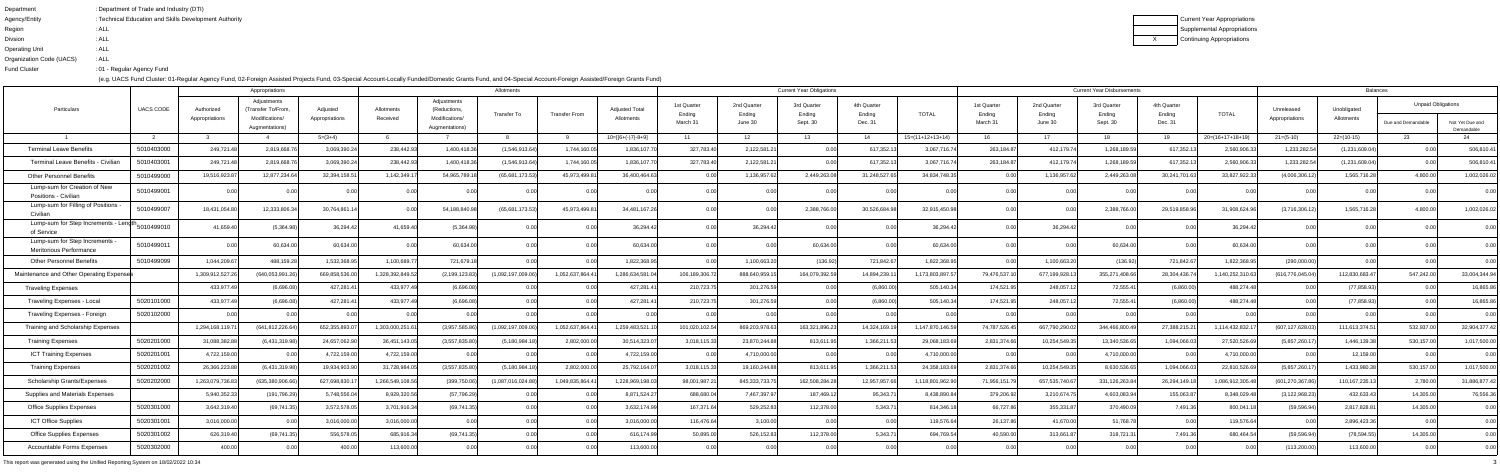X Continuing Appropriations Current Year Appropriations Supplemental Appropriations

| Department               | : Department of Trade and Industry (DTI)               |
|--------------------------|--------------------------------------------------------|
| Agency/Entity            | : Technical Education and Skills Development Authority |
| Region                   | : ALL                                                  |
| <b>Divsion</b>           | : ALL                                                  |
| <b>Operating Unit</b>    | : ALL                                                  |
| Organization Code (UACS) | : ALL                                                  |
| <b>Fund Cluster</b>      | :01 - Regular Agency Fund                              |

(e.g. UACS Fund Cluster: 01-Regular Agency Fund, 02-Foreign Assisted Projects Fund, 03-Special Account-Locally Funded/Domestic Grants Fund, and 04-Special Account-Foreign Assisted/Foreign Grants Fund)

|                                                                                |                  |                              | Appropriations                                                        |                            |                        |                                                                 | Allotments        |                      |                                     |                                   |                                  | <b>Current Year Obligations</b>   |                                  |                    |                                   |                                  | <b>Current Year Disbursements</b> |                                  |                  |                              | <b>Balances</b>           |                                                 |                 |
|--------------------------------------------------------------------------------|------------------|------------------------------|-----------------------------------------------------------------------|----------------------------|------------------------|-----------------------------------------------------------------|-------------------|----------------------|-------------------------------------|-----------------------------------|----------------------------------|-----------------------------------|----------------------------------|--------------------|-----------------------------------|----------------------------------|-----------------------------------|----------------------------------|------------------|------------------------------|---------------------------|-------------------------------------------------|-----------------|
| Particulars                                                                    | <b>UACS CODE</b> | Authorized<br>Appropriations | Adjustments<br>(Transfer To/From,<br>Modifications/<br>Augmentations) | Adjusted<br>Appropriations | Allotments<br>Received | Adjustments<br>(Reductions,<br>Modifications/<br>Augmentations) | Transfer To       | <b>Transfer From</b> | <b>Adjusted Total</b><br>Allotments | 1st Quarter<br>Ending<br>March 31 | 2nd Quarter<br>Ending<br>June 30 | 3rd Quarter<br>Ending<br>Sept. 30 | 4th Quarter<br>Ending<br>Dec. 31 | <b>TOTAL</b>       | 1st Quarter<br>Ending<br>March 31 | 2nd Quarter<br>Ending<br>June 30 | 3rd Quarter<br>Ending<br>Sept. 30 | 4th Quarter<br>Ending<br>Dec. 31 | <b>TOTAL</b>     | Unreleased<br>Appropriations | Unobligated<br>Allotments | <b>Unpaid Obligations</b><br>Due and Demandable | Not Yet Due and |
|                                                                                |                  |                              |                                                                       | $5=(3+4)$                  |                        |                                                                 |                   |                      | $10=[{6+(-)}7{-8+9}]$               | 11                                | 12                               | 13                                | 14                               | $15=(11+12+13+14)$ | 16                                | 17                               | 18                                | 19                               | 20=(16+17+18+19) | $21 = (5-10)$                | 22=(10-15)                | -23                                             | Demandable      |
| <b>Drugs and Medicines Expenses</b>                                            | 5020307000       | 58,073.1                     |                                                                       | 58,073.1                   | 58,073.1               |                                                                 | 0.00              |                      | 58,073.10                           |                                   | 58,073.10                        |                                   |                                  | 58,073.10          | 0.00                              | 58,073.10                        | 0.00                              |                                  | 58,073.          |                              |                           |                                                 | 0.00            |
| Medical, Dental and Laboratory Supplies                                        |                  |                              |                                                                       |                            |                        |                                                                 |                   |                      |                                     |                                   |                                  |                                   |                                  |                    |                                   |                                  |                                   |                                  |                  |                              |                           |                                                 |                 |
| Expenses                                                                       | 5020308000       | 21,063.60                    | 11,945.06                                                             | 33,008.6                   | 21,063.60              | 11,945.06                                                       | 0.001             |                      | 33,008.66                           | 2,700.00                          | 15,442.66                        | 14,500.00                         |                                  | 32,642.66          | 2,700.00                          | 3,250.00                         | 12,192.66                         | 14,500.00                        | 32,642.66        |                              | 366.00                    |                                                 |                 |
| Fuel, Oil and Lubricants Expenses                                              | 5020309000       | 274,873.0                    | $\cap$ $\cap$                                                         | 274,873.0                  | 471,120.39             |                                                                 | 0.00 <sup>1</sup> |                      | 471,120.39                          | 99,864.07                         | 147,773.94                       | 60,591.12                         |                                  | 308,229.13         | 78,891.09                         | 130,345.07                       | 59,301.19                         | 39,691.78                        | 308,229.13       | (196, 247.31)                | 162,891.26                |                                                 | 0.00            |
| <b>Agricultural and Marine Supplies</b><br>Expenses                            | 5020310000       | 3,600.00                     | n nr                                                                  | 3,600.0                    | 3,600.00               |                                                                 | 0.00              |                      | 3,600.00                            |                                   | 0.001                            |                                   |                                  |                    | റ റവ                              |                                  | ገ በበ                              |                                  |                  |                              | 3,600.00                  |                                                 | റ ററ            |
| Textbooks and Instructional Materials<br>Expenses                              | 5020311000       | 134,000.0                    | (134,000.00)                                                          |                            |                        |                                                                 |                   |                      |                                     |                                   |                                  |                                   |                                  |                    |                                   |                                  |                                   |                                  |                  |                              |                           |                                                 |                 |
| <b>Textbooks and Instructional Materials</b><br>Expenses                       | 5020311001       | 134,000.0                    | (134,000.00)                                                          |                            |                        |                                                                 |                   |                      |                                     |                                   |                                  |                                   |                                  |                    | 0.00                              | 2.00                             |                                   |                                  |                  |                              |                           |                                                 |                 |
| Semi-Expendable Machinery and<br><b>Equipment Expenses</b>                     | 5020321000       | 228,995.6                    |                                                                       | 228,995.                   | 2,252,755.66           |                                                                 |                   |                      | 2,252,755.66                        | 59,945.00                         | 1,906,726.54                     |                                   |                                  | 1,966,671.5        | 59,945.00                         | 1,906,726.54                     |                                   |                                  | 1,966,671.       | (2,023,760.00)               | 286,084.1                 |                                                 |                 |
| Semi-Expendable Machinery and<br><b>Equipment Expenses</b>                     | 5020321000       | 35,536.54                    |                                                                       | 35,536.54                  | 35,536.54              |                                                                 | 0.00L             |                      | 35,536.54                           |                                   | 76.54                            |                                   |                                  | 76.54              | 0.001                             | 76.54                            |                                   |                                  | 76.54            |                              | 35,460.00                 |                                                 | 0.00            |
| Machinery                                                                      | 5020321001       |                              |                                                                       |                            | 382,238.50             |                                                                 |                   |                      | 382,238.50                          |                                   | 325,073.50                       |                                   |                                  | 325,073.50         | 0.00                              | 325,073.50                       | 0.00                              |                                  | 325,073.50       | (382, 238.50)                | 57,165.00                 |                                                 | 0.00            |
| Office Equipment                                                               | 5020321002       | 13,000.0                     |                                                                       | 13,000.0                   | 13,000.0               |                                                                 | 0.00              |                      | 13,000.00                           |                                   | 0.00l                            |                                   |                                  |                    | 0.00                              |                                  | n nr                              |                                  |                  |                              | 13,000.00                 |                                                 | 0.00            |
| Information and Communications<br><b>Technology Equipment</b>                  | 5020321003       |                              |                                                                       |                            | 1,641,521.50           |                                                                 |                   |                      | 1,641,521.50                        | 59,945.00                         | 1,581,576.50                     |                                   | n ool                            | 1,641,521.50       | 59,945.00                         | 1,581,576.50                     | D.OO                              |                                  | 1,641,521.50     | (1,641,521.50)               |                           |                                                 |                 |
| <b>Communications Equipmen</b>                                                 | 5020321007       |                              |                                                                       |                            | 0.00                   |                                                                 | 0.00              |                      | 0.00                                | 0.00l                             | 0.00                             |                                   | 0.00                             | 0.OOI              | 0.00                              | 0.00                             | 0.00                              |                                  |                  |                              |                           |                                                 | 0.00            |
| <b>Printing Equipment</b>                                                      | 5020321011       |                              |                                                                       |                            |                        |                                                                 |                   |                      | 0.001                               |                                   | 0.00                             |                                   | 0.001                            |                    | 0.00                              |                                  | 0.00                              |                                  |                  |                              |                           |                                                 | 0.00            |
| Other Machinery and Equipment                                                  | 5020321099       | 180,459.1                    |                                                                       | 180,459.1                  | 180,459.1              |                                                                 |                   |                      | 180,459.12                          |                                   |                                  |                                   |                                  |                    |                                   |                                  |                                   |                                  |                  |                              | 180,459.1                 |                                                 | 0.00            |
| Semi-Expendable Furniture, Fixtures and<br>5020322000<br><b>Books Expenses</b> |                  | 96.                          |                                                                       |                            |                        |                                                                 |                   |                      | 96.7                                |                                   | 96.79                            |                                   |                                  |                    |                                   |                                  |                                   |                                  |                  |                              |                           |                                                 |                 |
| Semi-Expendable Furniture, Fixtures and<br>5020322000<br><b>Books Expenses</b> |                  | 96.79                        | $\Omega$ $\Omega$                                                     | 96.79                      | 96.79                  | n.ool                                                           | 0.00              | 0.00 <sub>l</sub>    | 96.79                               | 0.00                              | 96.79                            | 0.00                              | 0.00                             | 96.79              | 0.00                              | 96.79                            | 0.00                              | 0.00                             | 96.79            | 0.00                         | 0.00                      |                                                 | 0.00            |
| <b>Furniture and Fixtures</b>                                                  | 5020322001       | n nr                         | n nr                                                                  |                            | 0.00                   |                                                                 | 0.00              | 0.00                 | 0.00                                | 0.00                              | 0.00                             | 0.00 <sub>l</sub>                 | 0.00                             | 0.00l              | 0.00                              | 0.00                             | 0.00                              | 0.00                             | 0.00             |                              |                           |                                                 | 0.00            |
| Books                                                                          | 5020322002       | n nr                         |                                                                       |                            |                        |                                                                 | 0.001             | 0.00                 | 0.00                                | 0.00                              | 0.00                             | 0.00 <sup>1</sup>                 | 0.00                             | 0.OOI              | 0.00 <sub>l</sub>                 | 0.00 <sub>l</sub>                | 0.00                              |                                  |                  |                              |                           |                                                 | 0.00            |
| Other Supplies and Materials Expenses 5020399000                               |                  | 1,576,930.70                 | 0 <sub>0</sub>                                                        | 1,576,930.7                | 2,307,094.68           |                                                                 |                   | 0.00                 | 2,307,094.68                        | 358,799.33                        | 4,810,032.11                     | 0.00                              | 90,000.00                        | 5,258,831.44       | 170,942.97                        | 756,851.38                       | 4,161,100.00                      | 93,380.73                        | 5,182,275.08     | (730, 163.98)                | (2,951,736.76)            |                                                 | 76,556.36       |
| <b>Utility Expenses</b>                                                        |                  | 251,569.1                    | 19,771.00                                                             | 271,340.13                 | 318,510.41             | 19,771.00                                                       |                   | 0.00                 | 338,281.41                          | 177,838.30                        | 220,924.86                       | n ool                             | 0.00 <sub>l</sub>                | 398,763.16         | 177,838.30                        | 220,924.86                       | 0.00                              | 0.00                             | 398,763.16       | (66,941.28)                  | (60, 481.75)              |                                                 | 0.00            |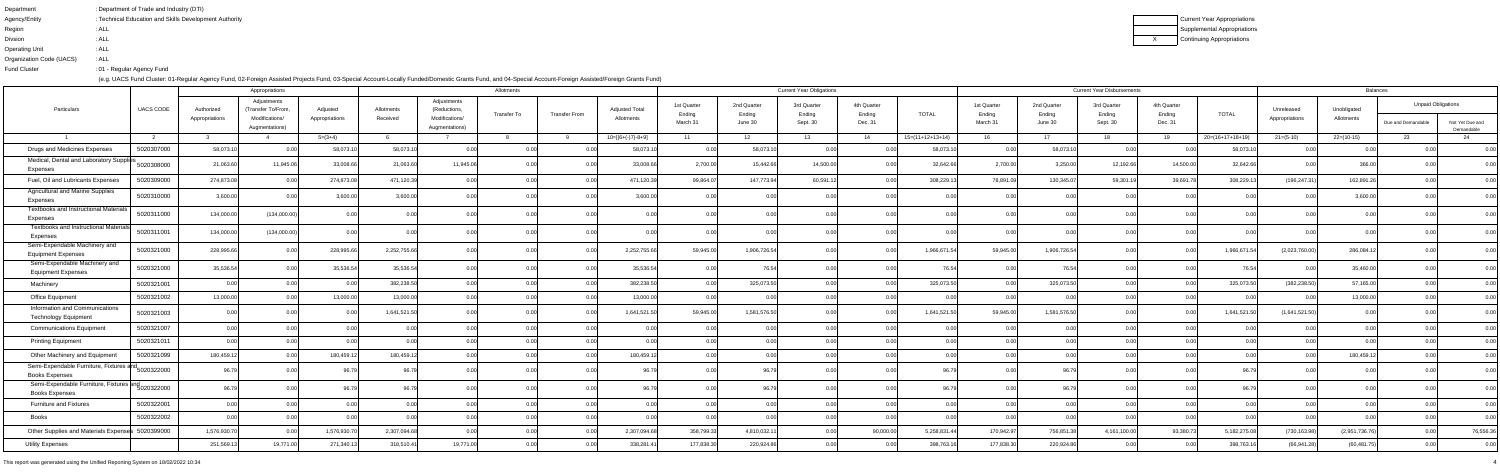| : Department of Trade and Industry (DTI)               |
|--------------------------------------------------------|
| : Technical Education and Skills Development Authority |
| : ALL                                                  |
| : ALL                                                  |
| : ALL                                                  |
| : ALL                                                  |
| :01 - Regular Agency Fund                              |
|                                                        |

Current Year Appropriations Supplemental Appropriations**Continuing Appropriations** 

|                                                                  |                  |                              | Appropriations                                                       |                            |                        |                                                                 | Allotments    |                      |                                     |                                   |                                  | <b>Current Year Obligations</b>   |                                  |                    |                                   |                                  | <b>Current Year Disbursements</b> |                                  |                    |                              | <b>Balances</b>           |                                                 |                               |
|------------------------------------------------------------------|------------------|------------------------------|----------------------------------------------------------------------|----------------------------|------------------------|-----------------------------------------------------------------|---------------|----------------------|-------------------------------------|-----------------------------------|----------------------------------|-----------------------------------|----------------------------------|--------------------|-----------------------------------|----------------------------------|-----------------------------------|----------------------------------|--------------------|------------------------------|---------------------------|-------------------------------------------------|-------------------------------|
| Particulars                                                      | <b>UACS CODE</b> | Authorized<br>Appropriations | Adjustments<br>(Transfer To/From<br>Modifications/<br>Augmentations) | Adjusted<br>Appropriations | Allotments<br>Received | Adjustments<br>(Reductions,<br>Modifications/<br>Augmentations) | Transfer To   | <b>Transfer From</b> | <b>Adjusted Total</b><br>Allotments | 1st Quarter<br>Ending<br>March 31 | 2nd Quarter<br>Ending<br>June 30 | 3rd Quarter<br>Ending<br>Sept. 30 | 4th Quarter<br>Ending<br>Dec. 31 | <b>TOTAL</b>       | 1st Quarter<br>Ending<br>March 31 | 2nd Quarter<br>Ending<br>June 30 | 3rd Quarter<br>Ending<br>Sept. 30 | 4th Quarter<br>Ending<br>Dec. 31 | <b>TOTAL</b>       | Unreleased<br>Appropriations | Unobligated<br>Allotments | <b>Unpaid Obligations</b><br>Due and Demandable | Not Yet Due and<br>Demandable |
|                                                                  |                  |                              |                                                                      | $5=(3+4)$                  |                        |                                                                 |               |                      | $10=[6+(-)7]-8+9]$                  | 11                                | 12                               | 13                                | 14                               | $15=(11+12+13+14)$ | -16                               | 17                               | 18                                | 19                               | $20=(16+17+18+19)$ | $21=(5-10)$                  | $22=(10-15)$              |                                                 |                               |
| <b>Water Expenses</b>                                            | 5020401000       | 17,839.93                    | 19,995.00                                                            | 37,834.93                  | 22,762.6               | 19,995.0                                                        | $\cap$ $\cap$ |                      | 42,757.6                            | 16,289.12                         | 10,005.81                        | 0.00                              |                                  | 26,294.93          | 16,289.12                         | 10,005.81                        | 0.00                              | 0.00                             | 26,294.93          | (4,922.72)                   | 16,462.72                 |                                                 | 0.00                          |
| <b>Electricity Expenses</b>                                      | 5020402000       | 233,729.20                   | (224.00                                                              | 233,505.2                  | 295,747.               | (224.00)                                                        |               |                      | 295,523.                            | 161,549.18                        | 210,919.05                       |                                   | 0.00                             | 372,468.23         | 161,549.18                        | 210,919.05                       | 0.00                              | 0.00                             | 372,468.23         | (62,018.56)                  | (76, 944.47)              |                                                 | 0.00                          |
| <b>Communication Expenses</b>                                    |                  | 4,755,613.5                  | (4,000,863.54                                                        | 754,750.0                  | 5,562,762.0            | (4,000,863.54                                                   |               |                      | 1,561,898.5                         | 135,002.0                         | 1,120,769.62                     | 1,514.27                          | 0.00                             | 1,257,285.89       | 112,696.81                        | 1,097,666.84                     | 46,322.24                         | 0.00                             | 1,256,685.89       | (807, 148.49)                | 304,612.61                |                                                 | 600.00                        |
| Postage and Courier Services                                     | 5020501000       | 12,090.62                    | 0.00                                                                 | 12,090.6                   | 84,725.62              |                                                                 | n nr          |                      | 84,725.62                           | 6,000.00                          | 11,538.62                        | 0.00L                             | 0.00                             | 17,538.62          | 6,000.00                          | 11,538.62                        | 0.00                              | 0.00 <sub>l</sub>                | 17,538.62          | (72, 635.00)                 | 67,187.00                 |                                                 | 0.00                          |
| <b>Telephone Expenses</b>                                        | 5020502000       | 541,176.80                   | (863.54)                                                             | 540,313.2                  | 1,239,338.8            | (863.54)                                                        |               |                      | 1,238,475.3                         | 77,588.41                         | 910,829.52                       | 1,514.27                          | 0.00                             | 989,932.20         | 68,007.91                         | 901,222.74                       | 20,701.55                         | 0.00 <sub>l</sub>                | 989,932.20         | (698, 162.09)                | 248,543.15                |                                                 | 0.00                          |
| Mobile                                                           | 5020502001       | 361,004.32                   | 267.40                                                               | 361,271.7                  | 1,020,585.7            | 267.4                                                           |               |                      | 1,020,853.1                         | 35,566.01                         | 827,167.52                       |                                   | 0.00 <sub>l</sub>                | 862,733.53         | 25,985.51                         | 818,923.52                       | 17,824.50                         | 0.00                             | 862,733.53         | (659, 581.40)                | 158,119.59                |                                                 | 0.00                          |
| Landline                                                         | 5020502002       | 180,172.48                   | (1, 130.94)                                                          | 179,041.5                  | 218,753.1              | (1, 130.94)                                                     |               |                      | 217,622.2                           | 42,022.40                         | 83,662.00                        | 1,514.27                          | 0.00l                            | 127,198.67         | 42,022.40                         | 82,299.22                        | 2,877.05                          | 0.00                             | 127,198.67         | (38,580.69)                  | 90,423.56                 |                                                 | 0.00                          |
| <b>Internet Subscription Expenses</b>                            | 5020503000       | 4,198,787.4                  | (4,000,000.00)                                                       | 198,787.4                  | 4,221,380.6            | (4,000,000.00)                                                  | n nr          |                      | 221,380.6                           | 44,952.59                         | 198,213.81                       |                                   | 0.00 <sub>l</sub>                | 243,166.40         | 32,227.90                         | 184,717.81                       | 25,620.69                         | 0.00                             | 242,566.40         | (22, 593.22)                 | (21, 785.72)              |                                                 | 600.00                        |
| Cable, Satellite, Telegraph and Radio<br>Expenses                | 5020504000       | 3,558.6                      |                                                                      | 3,558.6                    | 17,316.8               |                                                                 |               |                      | 17,316.8                            | 6,461.0                           | 187.67                           |                                   |                                  | 6,648.67           | 6,461.00                          | 187.67                           |                                   |                                  | 6,648.6            | (13,758.18)                  | 10,668.1                  |                                                 | 0.00                          |
| Awards/Rewards and Prizes                                        |                  | 19,700.00                    | 100,000.0                                                            | 119,700.0                  | 19,700.0               | 100,000.0                                                       | 000           |                      | 119,700.00                          | 0.00                              | 100,000.00                       | 0.00                              | 9,700.00                         | 109,700.00         | 0.00                              | 0.00                             | 100,000.00                        | 9,700.00                         | 109,700.00         | 0.00                         | 10,000.00                 |                                                 | 0.00                          |
| Awards/Rewards Expenses                                          | 5020601000       | 19,700.00                    | 100,000.0                                                            | 119,700.0                  | 19,700.0               | 100,000.0                                                       |               |                      | 119,700.00                          | 0.00                              | 100,000.00                       |                                   | 9,700.00                         | 109,700.00         | 0.00                              |                                  | 100,000.00                        | 9,700.00                         | 109,700.00         | 0.00                         | 10,000.00                 |                                                 | 0.00                          |
| <b>Awards/Rewards Expenses</b>                                   | 5020601001       | 10,000.00                    | 100,000.0                                                            | 110,000.0                  | 10,000.0               | 100,000.                                                        |               |                      | 110,000.0                           |                                   | 100,000.00                       |                                   | 0.00                             | 100,000.00         |                                   |                                  | 100,000.00                        | 0.00                             | 100,000.00         |                              | 10,000.00                 |                                                 | 0.00                          |
| Rewards and Incentives                                           | 5020601002       | 9,700.00                     | n nr                                                                 | 9,700.0                    | 9,700.00               |                                                                 |               |                      | 9,700.00                            |                                   | 0.001                            |                                   | 9,700.00                         | 9,700.00           | n nnl                             |                                  | 0.00                              | 9,700.00                         | 9,700.00           |                              |                           |                                                 | 0.00                          |
| Survey, Research, Exploration and<br><b>Development Expenses</b> |                  |                              |                                                                      |                            | $\cap$ $\cap$          |                                                                 |               |                      |                                     |                                   | 0.00                             |                                   | 0.00L                            |                    |                                   |                                  | n ool                             |                                  | ገ በበ               |                              |                           |                                                 | ი იი                          |
| <b>Survey Expenses</b>                                           | 5020701000       |                              |                                                                      |                            |                        |                                                                 |               |                      |                                     |                                   |                                  |                                   |                                  |                    |                                   |                                  |                                   |                                  |                    |                              |                           |                                                 |                               |
| Confidential, Intelligence and<br><b>Extraordinary Expenses</b>  |                  | 228,024.92                   |                                                                      | 228,024.9                  | 245,947.8              |                                                                 |               |                      | 245,947.87                          | 15,000.00                         | 0.00                             |                                   | n nn                             | 15,000.00          | 15,000.00                         |                                  |                                   | n nn                             | 15,000.00          | (17, 922.95)                 | 230,947.87                |                                                 | 0.00                          |
| <b>Extraordinary and Miscellaneous</b><br>Expenses               | 5021003000       | 228,024.9                    |                                                                      | 228,024.9                  | 245,947.               |                                                                 |               |                      | 245,947.8                           | 15,000.                           |                                  |                                   |                                  | 15,000.            | 15,000.0                          |                                  |                                   |                                  | 15,000.00          | (17, 922.95)                 | 230,947.8                 |                                                 |                               |
| <b>Professional Services</b>                                     |                  | 1,326,456.7                  | 4,115,768.42                                                         | 5,442,225.2                | 1,463,879.7            | 3,981,768.42                                                    |               |                      | 5,445,648.1                         | 495,402.58                        | 4,454,288.56                     | 0.00                              | 128,781.35                       | 5,078,472.49       | 491,569.91                        | 76,880.93                        | 4,381,240.30                      | 128,781.35                       | 5,078,472.49       | (3,422.91)                   | 367,175.63                | 0.00                                            | 0.00                          |
| Legal Services                                                   | 5021101000       | 735.00                       |                                                                      | 735.00                     | 735.0                  |                                                                 |               |                      | 735.00                              | 0.00                              | 35.00                            | 0.00                              | 0.00                             | 35.00              | 0.00                              | 35.00                            | 0.00                              | 0.00                             | 35.00              | 0.00                         | 700.00                    |                                                 | 0.00                          |
| <b>Auditing Services</b>                                         | 5021102000       | 130,874.37                   |                                                                      | 130,874.37                 | 130,874.37             |                                                                 |               |                      | 130,874.37                          | 70,764.67                         | 115,401.87                       |                                   | 0.00                             | 186,166.54         | 70,764.67                         | 31,401.87                        | 84,000.00                         | 0.00                             | 186,166.54         | 0.00                         | (55, 292.17)              |                                                 | 0.00                          |
| <b>Consultancy Services</b>                                      | 5021103000       | 447,672.58                   | n nr                                                                 | 447,672.5                  | 447,672.5              |                                                                 |               |                      | 447,672.58                          | 0.00                              | 0.00                             | 0.00 <sub>l</sub>                 | 0.00                             |                    | 0.00                              | 0.00                             | 0.00                              | 0.00                             | 0.00               | 0.00                         | 447,672.58                |                                                 | 0.00                          |
| <b>Consultancy Services</b>                                      | 5021103002       | 447,672.58                   | 0.00                                                                 | 447,672.58                 | 447,672.58             |                                                                 |               |                      | 447,672.58                          | 0.00                              | 0.00                             | 0.00                              | 0.00                             | 0.00               | 0.00                              | 0.00                             | 0.00                              | 0.00                             | 0.00               | 0.00                         | 447,672.58                | 0.00                                            | 0.00                          |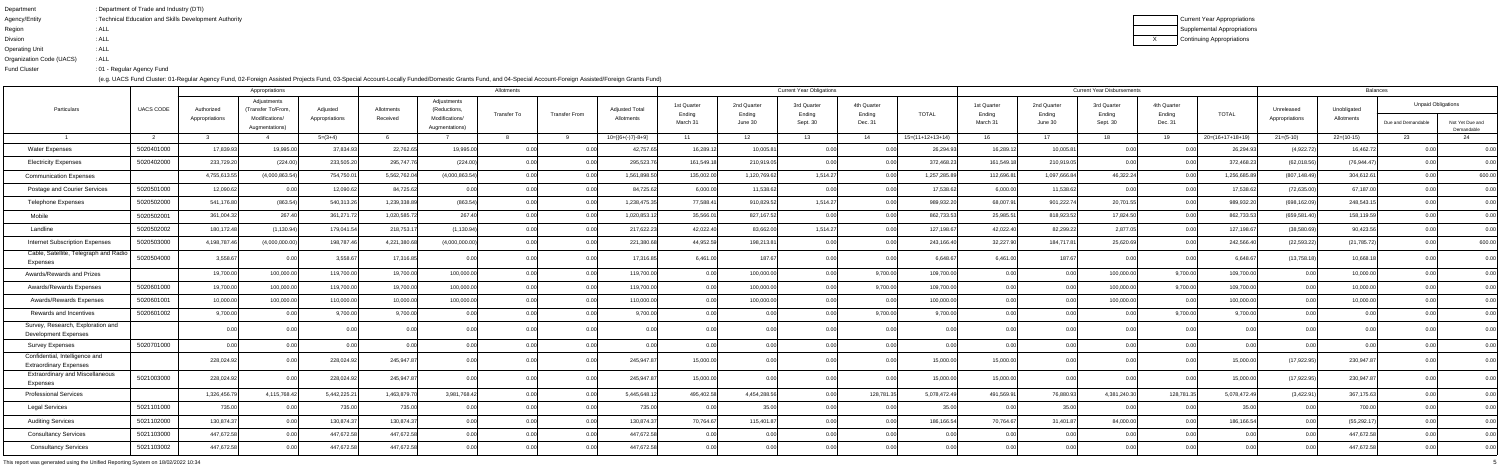| Department               | : Department of Trade and Industry (DTI)               |
|--------------------------|--------------------------------------------------------|
| Agency/Entity            | : Technical Education and Skills Development Authority |
| Region                   | : ALL                                                  |
| <b>Divsion</b>           | : ALL                                                  |
| <b>Operating Unit</b>    | : ALL                                                  |
| Organization Code (UACS) | : ALL                                                  |
| <b>Fund Cluster</b>      | : 01 - Regular Agency Fund                             |

Current Year Appropriations Supplemental AppropriationsContinuing Appropriations

|                                                                          |                  |                              | Appropriations                                                       |                            |                        |                                                                | Allotments  |                      |                                     |                                   |                                  | <b>Current Year Obligations</b>   |                                  |                    |                                   |                                  | <b>Current Year Disbursements</b> |                                  |                    |                              | <b>Balances</b>           |                                                 |                               |
|--------------------------------------------------------------------------|------------------|------------------------------|----------------------------------------------------------------------|----------------------------|------------------------|----------------------------------------------------------------|-------------|----------------------|-------------------------------------|-----------------------------------|----------------------------------|-----------------------------------|----------------------------------|--------------------|-----------------------------------|----------------------------------|-----------------------------------|----------------------------------|--------------------|------------------------------|---------------------------|-------------------------------------------------|-------------------------------|
| Particulars                                                              | <b>UACS CODE</b> | Authorized<br>Appropriations | Adjustments<br>(Transfer To/From<br>Modifications/<br>Augmentations) | Adjusted<br>Appropriations | Allotments<br>Received | Adjustments<br>(Reductions<br>Modifications/<br>Augmentations) | Transfer To | <b>Transfer From</b> | <b>Adjusted Total</b><br>Allotments | 1st Quarter<br>Ending<br>March 31 | 2nd Quarter<br>Ending<br>June 30 | 3rd Quarter<br>Ending<br>Sept. 30 | 4th Quarter<br>Ending<br>Dec. 31 | <b>TOTAL</b>       | 1st Quarter<br>Ending<br>March 31 | 2nd Quarter<br>Ending<br>June 30 | 3rd Quarter<br>Ending<br>Sept. 30 | 4th Quarter<br>Ending<br>Dec. 31 | <b>TOTAL</b>       | Unreleased<br>Appropriations | Unobligated<br>Allotments | <b>Unpaid Obligations</b><br>Due and Demandable | Not Yet Due and<br>Demandable |
|                                                                          |                  |                              |                                                                      | $5=(3+4)$                  |                        |                                                                |             |                      | $10=[(6+(-)7)-8+9]$                 | 11                                | 12 <sup>12</sup>                 | 13                                | 14                               | $15=(11+12+13+14)$ | 16.                               | 17                               | 18.                               | 19                               | $20=(16+17+18+19)$ | $21=(5-10)$                  | $22=(10-15)$              |                                                 |                               |
| <b>Other Professional Services</b>                                       | 5021199000       | 747,174.84                   | 4,115,768.4                                                          | 4,862,943.26               | 884,597.               | 3,981,768.42                                                   | 0.00        |                      | 4,866,366.1                         | 424,637.91                        | 4,338,851.69                     | 0.00                              | 128,781.35                       | 4,892,270.95       | 420,805.24                        | 45,444.06                        | 4,297,240.30                      | 128,781.3                        | 4,892,270.95       | (3,422.91)                   | (25,904.78)               |                                                 | 0.00                          |
| <b>General Services</b>                                                  |                  | 1,231,335.9                  | 1,567,673.6                                                          | 2,799,009.5                | 1,560,793.8            | 1,567,673.62                                                   | 0.00        |                      | 3,128,467.4                         | 527,748.15                        | 1,838,406.83                     | 565,137.97                        | 343,104.86                       | 3,274,397.8        | 496,689.40                        | 1,050,135.03                     | 1,318,751.28                      | 408,822.1                        | 3,274,397.81       | (329, 457.87)                | (145, 930.39)             |                                                 | 0.00                          |
| Janitorial Services                                                      | 5021202000       | 146,632.0                    | 0.00                                                                 | 146,632.0                  | 146,632.0              |                                                                |             | 0.00                 | 146,632.05                          | 92,776.11                         | 199,956.33                       | 0.00                              | 0.00                             | 292,732.44         | 61,717.36                         | 113,015.08                       | 118,000.00                        | 0.00                             | 292,732.44         | 0.00                         | (146, 100.39)             |                                                 | 0.00                          |
| <b>Security Services</b>                                                 | 5021203000       | 926,345.3                    | 0.00                                                                 | 926,345.3                  | 1,255,803.20           |                                                                | 0.00        |                      | 1,255,803.20                        | 112,878.00                        | 1,142,925.20                     |                                   | 0.00                             | 1,255,803.20       | 112,878.00                        | 441,594.65                       | 701,330.55                        | 0.00                             | 1,255,803.20       | (329, 457.87)                |                           |                                                 | 0.00                          |
| <b>Other General Services</b>                                            | 5021299000       | 158,358.5                    | 1,567,673.6                                                          | 1,726,032.1                | 158,358.5              | 1,567,673.62                                                   | 0.00        |                      | 1,726,032.1                         | 322,094.04                        | 495,525.30                       | 565,137.97                        | 343,104.86                       | 1,725,862.1        | 322,094.04                        | 495,525.30                       | 499,420.73                        | 408,822.1                        | 1,725,862.         |                              | 170.00                    |                                                 | 0.00                          |
| <b>Other General Services</b>                                            | 5021299099       | 158,358.5                    | 1,567,673.62                                                         | 1,726,032.1                | 158,358.5              | 1,567,673.62                                                   | 0.00        | 0.00                 | 1,726,032.1                         | 322,094.04                        | 495,525.30                       | 565,137.97                        | 343,104.86                       | 1,725,862.1        | 322,094.04                        | 495,525.30                       | 499,420.73                        | 408,822.10                       | 1,725,862.1        |                              | 170.00                    |                                                 | 0.00                          |
| Repairs and Maintenance                                                  |                  | 756,687.4                    | <u>ሰሰ</u>                                                            | 756,687.4                  | 5,002,045.0            |                                                                |             |                      | 5,002,045.00                        | 2,397,975.79                      | 2,570,305.21                     |                                   | 0.00                             | 4,968,281.00       | 2,385,879.79                      | 2,572,451.2                      | 9,950.00                          |                                  | 4,968,281.         | (4, 245, 357.51)             | 33,764.00                 |                                                 | 0.00                          |
| Repairs and Maintenance - Investment<br>Property                         | 5021301000       |                              |                                                                      |                            |                        |                                                                |             |                      |                                     |                                   |                                  |                                   |                                  |                    |                                   |                                  |                                   |                                  |                    |                              |                           |                                                 | 0.OO                          |
| Repairs and Maintenance - Buildings and<br><b>Other Structures</b>       | 5021304000       | 373,893.6                    |                                                                      | 373,893.6                  | 2,636,875.41           |                                                                |             |                      | 2,636,875.41                        | 2,131,889.7                       | 504,985.62                       |                                   |                                  | 2,636,875.4        | 2,131,889.79                      | 504,985.62                       | 0.00                              | 0.00                             | 2,636,875.4        | (2,262,981.7)                |                           |                                                 | 0.00                          |
| <b>Buildings</b>                                                         | 5021304001       | 1.420.50                     | $\cap$ $\cap$                                                        | 1,420.5                    | 2,264,402.29           |                                                                |             |                      | 2,264,402.29                        | 2,131,889.79                      | 132,512.50                       |                                   | 0.00                             | 2,264,402.29       | 2,131,889.79                      | 132,512.50                       | 0.00                              | 0.00                             | 2,264,402.29       | (2,262,981.7)                |                           |                                                 | 0.00                          |
| School Buildings                                                         | 5021304002       | 372,473.12                   | n nr                                                                 | 372,473.12                 | 372,473.12             |                                                                |             | 0.00                 | 372,473.12                          | 0.00                              | 372,473.12                       |                                   | 0.00                             | 372,473.12         | 0.00                              | 372,473.12                       | 0.00                              | 0.00                             | 372,473.12         |                              |                           |                                                 | 0.00                          |
| Repairs and Maintenance - Machinery<br>and Equipment                     | 5021305000       | 10 <sub>1</sub>              |                                                                      | 10 <sub>1</sub>            | 930,661.               |                                                                |             |                      | 930,661.5                           | 12,096.00                         | 930,661.50                       |                                   |                                  | 942,757.50         | 0.00                              | 942,757.50                       |                                   |                                  | 942,757.50         | (930, 651.50)                | (12,096.00)               |                                                 | 0.00                          |
| <b>Office Equipment</b>                                                  | 5021305002       |                              |                                                                      |                            | 442,020.0              |                                                                | 0.00        |                      | 442,020.00                          | 12,096.00                         | 442,020.00                       |                                   | 0.00                             | 454,116.00         | 0.00                              | 454,116.00                       | 0.00                              | 0.00                             | 454,116.00         | (442, 020.00)                | (12,096.00)               |                                                 | 0.00                          |
| Information and Communication<br><b>Technology Equipment</b>             | 5021305003       |                              |                                                                      |                            | 242,761.               |                                                                |             |                      | 242,761.50                          |                                   | 242,761.50                       |                                   |                                  | 242,761.50         | 0.00 <sub>l</sub>                 | 242,761.50                       |                                   |                                  | 242,761.5          | (242, 761.50)                |                           |                                                 | 0.00                          |
| Other Machinery and Equipment                                            | 5021305099       | 10 $00$                      |                                                                      | 10 <sub>0</sub>            | 245,880.0              |                                                                | 0.00        |                      | 245,880.00                          |                                   | 245,880.00                       |                                   | n nnl                            | 245,880.00         | 0.00                              | 245,880.00                       | 0.00 <sub>l</sub>                 | 0.00                             | 245,880.00         | (245, 870.00)                |                           |                                                 | 0.00                          |
| Repairs and Maintenance - Transportation<br>Equipment                    | 5021306000       | 178,510.87                   |                                                                      | 178,510.8                  | 1,190,235.0            |                                                                |             |                      | 1,190,235.0                         | 95,540.00                         | 1,124,695.09                     |                                   |                                  | 1,220,235.09       | 95,540.00                         | 1,124,695.09                     | 0.00                              | ງ ດດ                             | 1,220,235.09       | (1,011,724.22)               | (30,000.00)               |                                                 |                               |
| <b>Motor Vehicles</b>                                                    | 5021306001       | 178,510.87                   |                                                                      | 178,510.87                 | 1,190,235.09           | 0.001                                                          | 0.00        | 0.00                 | 1,190,235.09                        | 95,540.00                         | 1,124,695.09                     | 0.00                              | 0.00                             | 1,220,235.09       | 95,540.00                         | 1,124,695.09                     | 0.00                              | 0.00                             | 1,220,235.09       | (1,011,724.22)               | (30,000.00)               |                                                 | 0.00                          |
| Repairs and Maintenance - Furniture and<br>5021307000<br><b>Fixtures</b> |                  | 50,000.00                    |                                                                      | 50,000.00                  | 90,000.00              |                                                                |             |                      | 90,000.00                           |                                   |                                  |                                   |                                  |                    |                                   |                                  | 0.00                              |                                  |                    | (40,000.00)                  | 90,000.00                 |                                                 | 0.00                          |
| Repairs and Maintenance - Leased Asset 5021308000                        |                  | $\cap$ $\cap$                | <u>በ በር</u>                                                          | <u>በ በር</u>                | 0.00                   | 0.00                                                           | 0.00        | 0.00                 | 0.00                                | 0.00                              | 0.00                             | 0.00 <sup>1</sup>                 | 0.00                             | 0.001              | 0.00                              | 0.00                             | 0.00                              | 0.00                             | 0.00               |                              |                           |                                                 | 0.00                          |
| Machinery and Equipment                                                  | 5021308002       |                              |                                                                      |                            |                        |                                                                |             |                      |                                     |                                   |                                  |                                   |                                  |                    |                                   |                                  | 0.00                              |                                  |                    |                              |                           |                                                 | 0.00                          |
| Repairs and Maintenance - Leased Assets<br>5021309000<br>Improvements    |                  |                              |                                                                      |                            |                        |                                                                |             |                      |                                     |                                   |                                  |                                   |                                  |                    |                                   |                                  |                                   |                                  |                    |                              |                           |                                                 | 0.00                          |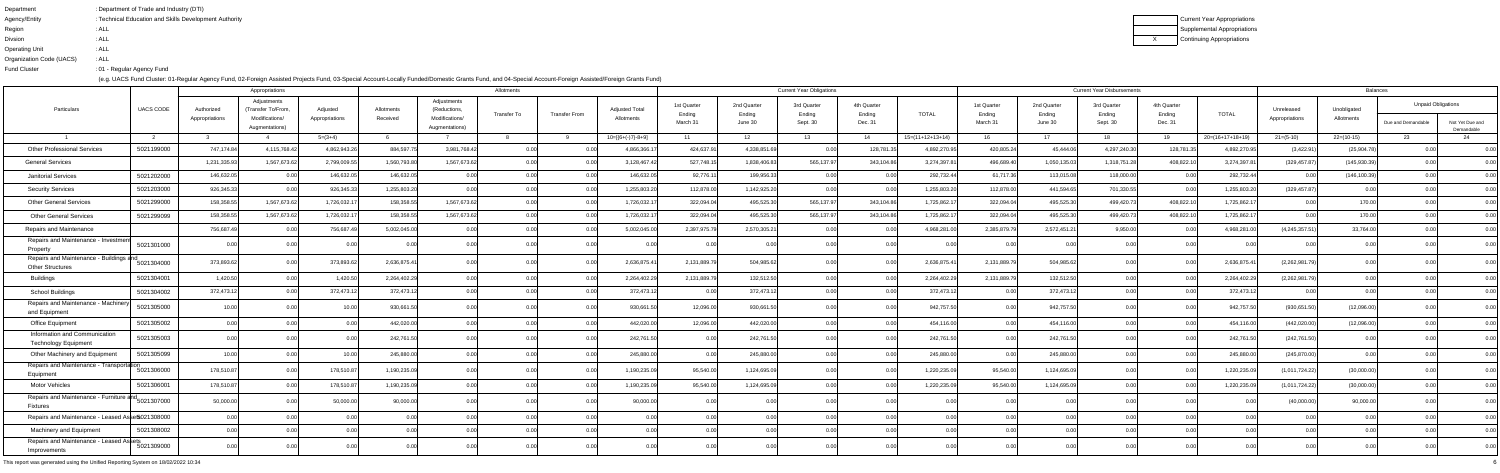| Department               | : Department of Trade and Industry (DTI)               |
|--------------------------|--------------------------------------------------------|
| Agency/Entity            | : Technical Education and Skills Development Authority |
| Region                   | : ALL                                                  |
| <b>Divsion</b>           | : ALL                                                  |
| <b>Operating Unit</b>    | : ALL                                                  |
| Organization Code (UACS) | : ALL                                                  |
| <b>Fund Cluster</b>      | : 01 - Regular Agency Fund                             |

Current Year Appropriations Supplemental AppropriationsContinuing Appropriations

|                                                                             |                  |                | Appropriations                    |                | Allotments  |                                  |                    |                      |                       |                       |                       | <b>Current Year Obligations</b> |                       |                    |                       | <b>Current Year Disbursements</b> | <b>Balances</b>       |                       |                    |                |              |                           |                               |
|-----------------------------------------------------------------------------|------------------|----------------|-----------------------------------|----------------|-------------|----------------------------------|--------------------|----------------------|-----------------------|-----------------------|-----------------------|---------------------------------|-----------------------|--------------------|-----------------------|-----------------------------------|-----------------------|-----------------------|--------------------|----------------|--------------|---------------------------|-------------------------------|
| Particulars                                                                 | <b>UACS CODE</b> | Authorized     | Adjustments<br>(Transfer To/From, | Adjusted       | Allotments  | Adjustments<br>(Reductions,      | <b>Transfer To</b> | <b>Transfer From</b> | <b>Adjusted Total</b> | 1st Quarter<br>Ending | 2nd Quarter<br>Ending | 3rd Quarter<br>Ending           | 4th Quarter<br>Ending | <b>TOTAL</b>       | 1st Quarter<br>Ending | 2nd Quarter<br>Ending             | 3rd Quarter<br>Ending | 4th Quarter<br>Ending | <b>TOTAL</b>       | Unreleased     | Unobligated  | <b>Unpaid Obligations</b> |                               |
|                                                                             |                  | Appropriations | Modifications/<br>Augmentations)  | Appropriations | Received    | Modifications/<br>Augmentations) |                    |                      | Allotments            | March 31              | June 30               | Sept. 30                        | Dec. 31               |                    | March 31              | June 30                           | Sept. 30              | Dec. 31               |                    | Appropriations | Allotments   | Due and Demandable        | Not Yet Due and<br>Demandable |
|                                                                             |                  |                |                                   | $5=(3+4)$      |             |                                  |                    |                      | 10=[{6+(-)7}-8+9]     | 11                    | 12 <sup>12</sup>      | 13                              | 14                    | $15=(11+12+13+14)$ | 16                    | 17                                | 18                    | 19                    | $20=(16+17+18+19)$ | $21 = (5-10)$  | $22=(10-15)$ |                           |                               |
| <b>Buildings</b>                                                            | 5021309002       |                |                                   |                |             |                                  |                    |                      |                       |                       |                       |                                 |                       |                    | 0.00l                 |                                   | 0.00                  |                       |                    |                |              |                           | 0.00                          |
| Repairs and Maintenance - Semi-<br>Expendable Machinery and Equipmer        | 5021321000       | 10,273.00      |                                   | 10,273.0       | 10,273.00   |                                  |                    |                      | 10,273.00             |                       | 9,963.00              |                                 |                       | 9,963.00           |                       |                                   | 9,950.00              |                       | 9,963.0            |                | 310.0        |                           |                               |
| Repairs and Maintenance - Semi-<br>Expendable Machinery and Equipmer        | 5021321000       | 310.0          |                                   | 310.           | 310.0       |                                  |                    |                      | 310.00                |                       |                       |                                 |                       |                    |                       |                                   |                       |                       |                    |                | 310.0        |                           |                               |
| <b>Office Equipment</b>                                                     | 5021321002       | 9,963.00       |                                   | 9,963.0        | 9,963.0     |                                  |                    |                      | 9,963.00              |                       | 9,963.00              |                                 |                       | 9,963.00           |                       |                                   | 9,950.00              |                       | 9,963.0            |                |              |                           |                               |
| Repairs and Maintenance - Semi-<br>Expendable Furniture, Fixtures and Books | 5021322000       | 144,000.0      |                                   | 144,000.       | 144,000.0   |                                  |                    |                      | 144,000.00            | 144,000.00            |                       |                                 |                       | 144,000.00         | 144,000.00            |                                   |                       |                       | 144,000.00         |                |              |                           |                               |
| <b>Furniture and Fixtures</b>                                               | 5021322001       | 144,000.0      |                                   | 144,000.       | 144,000.0   |                                  |                    |                      | 144,000.00            | 144,000.00            | 0.00                  |                                 |                       | 144,000.00         | 144,000.00            |                                   |                       |                       | 144,000.00         |                |              |                           |                               |
| Repairs and Maintenance - Other<br>Property, Plant and Equipment            | 5021399000       |                |                                   |                |             |                                  |                    |                      |                       | 14,450.00             | 0.00                  |                                 |                       | 14,450.00          | 14,450.00             |                                   |                       |                       | 14,450.00          |                | (14, 450.00) |                           |                               |
| Other Property, Plant and Equipment                                         | 5021399099       |                |                                   |                |             |                                  |                    |                      |                       | 14,450.00             | 0.00                  |                                 |                       | 14,450.00          | 14,450.00             |                                   | 0.OC                  |                       | 14,450.00          |                | (14, 450.00) |                           | 0.00                          |
| Taxes, Insurance Premiums and Other Fees                                    |                  | 48,622.5       | (130.00)                          | 48,492.5       | 129,804.2   | (130.00)                         |                    |                      | 129,674.24            |                       | 39,722.82             | 3,375.00                        |                       | 43,097.82          | 0.00                  | 19,722.82                         | 23,375.00             |                       | 43,097.82          | (81,181.73     | 86,576.42    |                           |                               |
| Taxes, Duties and Licenses                                                  | 5021501000       | 55.96          |                                   | 55.9           | 43,030.9    |                                  |                    |                      | 43,030.96             |                       | 55.96                 |                                 |                       | 55.96              | 0.00                  | 55.96                             | 0.00                  |                       | 55.96              | (42, 975.00)   | 42,975.00    |                           | 0.00                          |
| Taxes, Duties and Licenses                                                  | 5021501001       | 55.96          |                                   | 55.9           | 43,030.96   |                                  |                    |                      | 43,030.96             |                       | 55.96                 |                                 | 0.00                  | 55.96              | 0.00                  | 55.96                             | 0.00                  |                       | 55.96              | (42, 975.00)   | 42,975.00    |                           | 0.00                          |
| <b>Fidelity Bond Premiums</b>                                               | 5021502000       | 16,773.35      | (125.00)                          | 16,648.3       | 16,773.3    | (125.00)                         |                    |                      | 16,648.35             |                       | 7,878.66              | 3,375.00                        |                       | 11,253.66          | 0.00                  | 7,878.66                          | 3,375.00              |                       | 11,253.66          |                | 5,394.69     |                           |                               |
| <b>Insurance Expenses</b>                                                   | 5021503000       | 31,793.20      | (5.00)                            | 31,788.2       | 69,999.9    |                                  |                    |                      | 69,994.93             |                       | 31,788.20             |                                 |                       | 31,788.20          | 0.00                  | 11,788.20                         | 20,000.00             |                       | 31,788.20          | (38, 206.73)   | 38,206.73    |                           | 0.00                          |
| Other Maintenance and Operating<br>Expenses                                 |                  | 752,067.4      | 154,508.2                         | 906,575.6      | 1,725,856.8 | 154,734.90                       |                    |                      | 1,880,591.7           | 520,833.57            | 1,323,888.06          |                                 |                       | 1,844,721.63       | 455,607.57            | 913,124.55                        | 249,330.00            | 220,714.21            | 1,838,776.33       | (974, 016.04)  | 35,870.07    |                           | 5,945.30                      |
| <b>Advertising Expenses</b>                                                 | 5029901000       | 1,329.0        | 75,000.0                          | 76,329.0       | 56,329.0    | 75,000.0                         |                    |                      | 131,329.00            | 75,000.00             | 35.00                 |                                 |                       | 75,035.00          | 75,000.00             | 35.00                             |                       |                       | 75,035.00          | (55,000.00)    | 56,294.00    |                           | 0.00                          |
| <b>Printing and Publication Expenses</b>                                    | 5029902000       | 1,865.00       |                                   | 1,865.0        | 384,784.20  |                                  |                    |                      | 384,784.20            | 56,561.00             | 336,432.63            |                                 |                       | 392,993.63         | 56,500.00             | 336,493.63                        |                       |                       | 392,993.63         | (382, 919.20)  | (8,209.43)   |                           | 0.00                          |
| <b>Representation Expenses</b>                                              | 5029903000       | 17,301.19      |                                   | 17,301.1       | 17,301.19   |                                  | -0.001             | 0.001                | 17,301.19             | 3,885.00              | 6,001.19              | 0.00                            | 0.00                  | 9,886.19           | 3,885.00              | 6,001.19                          | 0.00                  | 0.00                  | 9,886.19           |                | 7,415.00     | 0.001                     | 0.00                          |
| Transportation and Delivery Expenses                                        | 5029904000       | 129,206.70     | (2.00)                            | 129,204.7      | 129,206.7   |                                  |                    |                      | 129,204.70            | 18,805.76             | 110,398.94            |                                 |                       | 129,204.70         | 18,805.76             | 30,398.94                         | 80,000.00             |                       | 129,204.70         |                |              |                           | 0.00                          |
| Rent/Lease Expenses                                                         | 5029905000       | 37,458.50      |                                   | 37,458.50      | 37,458.50   |                                  |                    |                      | 37,458.50             | 25,400.00             | 12,058.50             |                                 | 0.00 <sub>l</sub>     | 37,458.50          | 25,400.00             | 58.50                             | 12,000.00             | 0.00                  | 37,458.50          |                |              |                           | 0.00                          |
| Rents - Building and Structures                                             | 5029905001       | 58.50          |                                   | 58.50          | 58.50       |                                  |                    |                      | 58.50                 | 0.00                  | 58.50                 | 0.00                            | 0.001                 | 58.50              | 0.00 <sub>l</sub>     | 58.50                             | 0.00                  |                       | 58.50              |                |              |                           | 0.00                          |
| Rents - Motor Vehicles                                                      | 5029905003       | 37,400.00      | 0.00                              | 37,400.0       | 37,400.0    |                                  |                    |                      | 37,400.00             | 25,400.00             | 12,000.00             |                                 | 0.00                  | 37,400.00          | 25,400.00             | 0.00                              | 12,000.00             | 0.00                  | 37,400.00          |                |              |                           | 0.00                          |
|                                                                             |                  |                |                                   |                |             |                                  |                    |                      |                       |                       |                       |                                 |                       |                    |                       |                                   |                       |                       |                    |                |              |                           |                               |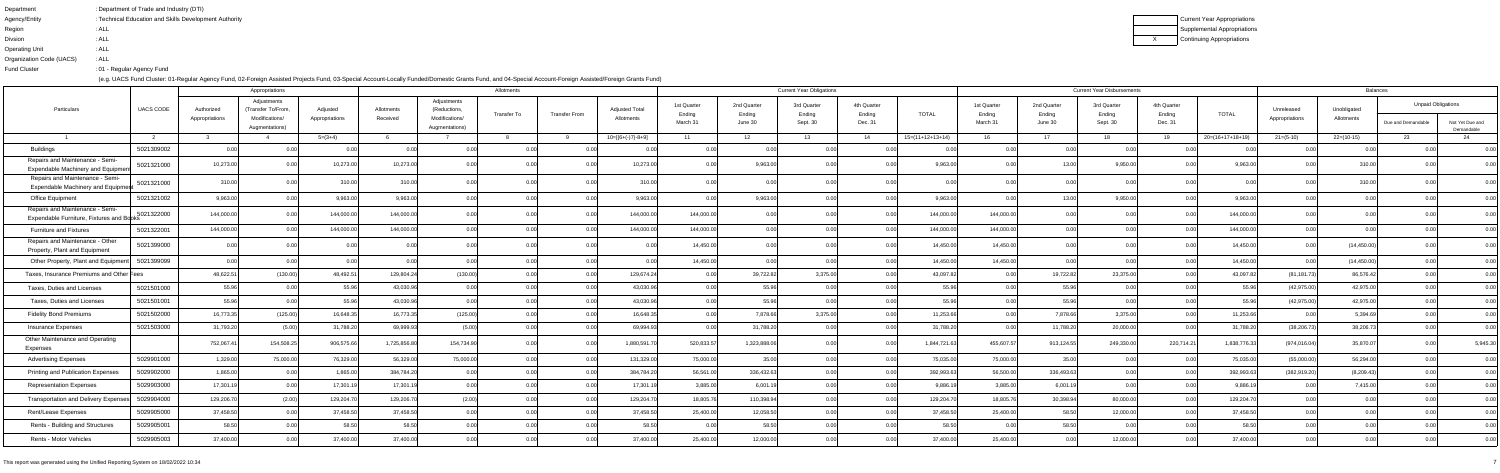| Department               | : Department of Trade and Industry (DTI)               |
|--------------------------|--------------------------------------------------------|
| Agency/Entity            | : Technical Education and Skills Development Authority |
| Region                   | : ALL                                                  |
| <b>Divsion</b>           | : ALL                                                  |
| <b>Operating Unit</b>    | : ALL                                                  |
| Organization Code (UACS) | : ALL                                                  |
| <b>Fund Cluster</b>      | : 01 - Regular Agency Fund                             |

|                                                              |                  |                              | Appropriations                                                        |                            |                        |                                                                 | Allotments                          |  |                                     |                                   |                                  | <b>Current Year Obligations</b>   |                                  |                    |                                   | <b>Current Year Disbursements</b> | <b>Balances</b>                   |                                  |                    |                              |                           |                                                 |                               |  |
|--------------------------------------------------------------|------------------|------------------------------|-----------------------------------------------------------------------|----------------------------|------------------------|-----------------------------------------------------------------|-------------------------------------|--|-------------------------------------|-----------------------------------|----------------------------------|-----------------------------------|----------------------------------|--------------------|-----------------------------------|-----------------------------------|-----------------------------------|----------------------------------|--------------------|------------------------------|---------------------------|-------------------------------------------------|-------------------------------|--|
| Particulars                                                  | <b>UACS CODE</b> | Authorized<br>Appropriations | Adjustments<br>(Transfer To/From,<br>Modifications/<br>Augmentations) | Adjusted<br>Appropriations | Allotments<br>Received | Adjustments<br>(Reductions,<br>Modifications/<br>Augmentations) | Transfer To<br><b>Transfer From</b> |  | <b>Adjusted Total</b><br>Allotments | 1st Quarter<br>Ending<br>March 31 | 2nd Quarter<br>Ending<br>June 30 | 3rd Quarter<br>Ending<br>Sept. 30 | 4th Quarter<br>Ending<br>Dec. 31 | <b>TOTAL</b>       | 1st Quarter<br>Ending<br>March 31 | 2nd Quarter<br>Ending<br>June 30  | 3rd Quarter<br>Ending<br>Sept. 30 | 4th Quarter<br>Ending<br>Dec. 31 | <b>TOTAL</b>       | Unreleased<br>Appropriations | Unobligated<br>Allotments | <b>Unpaid Obligations</b><br>Due and Demandable | Not Yet Due and<br>Demandable |  |
|                                                              | $\overline{2}$   |                              |                                                                       | $5=(3+4)$                  |                        |                                                                 |                                     |  | $10=[(6+(-)7)-8+9]$                 | 11                                | 12 <sup>7</sup>                  | 13                                | 14                               | $15=(11+12+13+14)$ | 16                                | 17                                | 18.                               | 19                               | $20=(16+17+18+19)$ | $21 = (5-10)$                | 22=(10-15)                | -23                                             |                               |  |
| Rents - Equipment                                            | 5029905004       |                              |                                                                       |                            |                        |                                                                 |                                     |  |                                     |                                   |                                  |                                   |                                  |                    | 0.00                              |                                   | 0.00                              |                                  |                    |                              |                           |                                                 |                               |  |
| Rents - ICT Machinery and Equipme                            | 5029905008       |                              |                                                                       |                            |                        |                                                                 |                                     |  |                                     |                                   |                                  |                                   |                                  |                    |                                   |                                   |                                   |                                  |                    |                              |                           |                                                 | 0.00                          |  |
| Membership Dues and Contributions<br>Organizations           | 5029906000       |                              |                                                                       |                            |                        |                                                                 |                                     |  |                                     |                                   | 0.00                             |                                   |                                  |                    | 0.001                             |                                   | 0.00                              |                                  |                    |                              |                           |                                                 | 0.00                          |  |
| <b>Subscription Expenses</b>                                 | 5029907000       | 64,876.7                     |                                                                       | 64,876.7                   | 64,876.7               |                                                                 |                                     |  | 64,876.7                            | 700.00                            | 59,985.7                         |                                   |                                  | 60,685.            | 700.00                            | 4,785.7                           | 55,200.00                         |                                  | 60,685.7           |                              | 4,191.0                   |                                                 |                               |  |
| <b>Other Subscription Expenses</b>                           | 5029907099       | 64,876.7                     |                                                                       | 64,876.7                   | 64,876.7               |                                                                 |                                     |  | 64,876.7                            | 700.00                            | 59,985.7                         |                                   |                                  | 60,685.7           | 700.00                            | 4,785.71                          | 55,200.00                         | n oc                             | 60,685.7           |                              | 4,191.00                  |                                                 | 0.00                          |  |
| <b>Other Maintenance and Operating</b><br>Expenses           | 5029999000       | 500,030.3                    | 79,510.25                                                             | 579,540.5                  | 1,035,900.             | 79,736.90                                                       |                                     |  | 1,115,637.40                        | 340,481.81                        | 798,976.09                       |                                   | 0.00                             | 1,139,457.90       | 275,316.81                        | 535,351.58                        | 102,130.00                        | 220,714.21                       | 1,133,512.60       | (536,096.84)                 | (23,820.50)               |                                                 | 5,945.30                      |  |
| Website Maintenance                                          | 5029999001       |                              |                                                                       |                            | 536,096.8              |                                                                 |                                     |  | 536,096.8                           | 193,215.66                        | 342,881.1                        |                                   |                                  | 536,096.84         | 193,215.66                        | 342,881.1                         | 0.00                              |                                  | 536,096.84         | (536,096.84)                 |                           |                                                 | $_{0.00}$                     |  |
| Other Maintenance and Operating<br>Expenses                  | 5029999099       | 463,227.98                   | (243.07)                                                              | 462,984.9                  | 463,227.               | (243.0)                                                         |                                     |  | 462,984.91                          | 68,611.                           | 418,194.91                       |                                   |                                  | 486,806.06         | 68,611.1                          | 96,005.40                         | 95,530.00                         | 220,714.21                       | 480,860.           |                              | (23, 821.15               |                                                 | 5,945.30                      |  |
| <b>Capital Outlays</b>                                       |                  | 237,840,673.0                | 1,188,072.0                                                           | 239,028,745.0              | 238, 165, 304. 3       | 1,274,568.6                                                     |                                     |  | 239,439,873.0                       | 330,673.00                        | 236, 164, 437.56                 | 114,654.34                        | (27, 278, 472.88)                | 209,331,292.02     | 120,673.00                        | 1,302,692.00                      | 108,588.00                        | 144, 136, 145.                   | 145,668,098.0      | (411, 128.00)                | 30,108,580.98             | 458,086.0                                       | 63,205,107.94                 |  |
| Property, Plant and Equipment Outlay                         |                  | 237,840,673.00               | 1,188,072.0                                                           | 239,028,745.0              | 238, 165, 304. 3       | 1,274,568.64                                                    |                                     |  | 239,439,873.0                       | 330,673.00                        | 236,164,437.56                   | 114,654.34                        | (27, 278, 472.88)                | 209,331,292.02     | 120,673.00                        | 1,302,692.00                      | 108,588.00                        | 144,136,145.08                   | 145,668,098.08     | (411, 128.00)                | 30,108,580.98             | 458,086.00                                      | 63,205,107.94                 |  |
| <b>Buildings and Other Structures</b>                        | 5060404000       | 24,000,000.00                | (6,538.00)                                                            | 23,993,462.0               | 24,000,000.0           | (6,538.00)                                                      | 0.00                                |  | 23,993,462.00                       | 0.00 <sub>l</sub>                 | 23,993,461.80                    | 0.00                              | (18, 216, 907.4                  | 5,776,554.39       | 0.00                              | 0.00                              | 0.00                              |                                  |                    |                              | 18,216,907.61             | 0.00                                            | 5,776,554.39                  |  |
| <b>Buildings</b>                                             | 5060404001       | 24,000,000.00                | (6,538.00)                                                            | 23,993,462.0               | 24,000,000.0           | (6,538.00)                                                      |                                     |  | 23,993,462.0                        | 0.00                              | 23,993,461.80                    |                                   | (18, 216, 907.4                  | 5,776,554.39       | 0.00                              |                                   | 0.00                              |                                  |                    |                              | 18,216,907.61             | 0.00                                            | 5,776,554.39                  |  |
| Machinery and Equipment Outlay                               | 5060405000       | 213,840,673.00               | 1,092,115.0                                                           | 214,932,788.0              | 214, 165, 304. 3       | 1,178,611.6                                                     |                                     |  | 215,343,916.00                      | 330,673.00                        | 212,170,975.76                   | 114,654.34                        | (9, 164, 060.47)                 | 203,452,242.63     | 120,673.00                        | 1,302,692.00                      | 108,588.00                        | 144,033,650.0                    | 145,565,603.08     | (411, 128.00)                | 11,891,673.3              | 458,086.00                                      | 57,428,553.55                 |  |
| <b>Office Equipment</b>                                      | 5060405002       | 4,604,000.40                 | 460,950.0                                                             | 5,064,950.4                | 4,604,364.4            | 460,586.0                                                       | 0.00                                |  | 5,064,950.40                        | 0.00                              | 3,788,177.04                     | 0.00                              | 490,772.00                       | 4,278,949.04       | 0.00                              | 0.00                              | 0.00                              | 490,772.00                       | 490,772.00         |                              | 786,001.36                |                                                 | 3,788,177.04                  |  |
| Information and Communication<br><b>Technology Equipment</b> | 5060405003       | 24,724,040.60                | (5,325,114.00)                                                        | 19,398,926.6               | 24,968,307.            | (5,244,827.36)                                                  |                                     |  | 19,723,480.60                       | 259,128.00                        | 18,402,964.90                    |                                   | 1,000,105.00                     | 19,662,197.90      | 49,128.00                         | 1,299,950.00                      | 85,988.00                         | 17,769,045.90                    | 19,204,111.90      | (324, 554.00)                | 61,282.70                 | 458,086.0                                       | 0.00                          |  |
| <b>Communication Equipmen</b>                                | 5060405007       | 3,905,000.00                 | (3,000,000.00)                                                        | 905,000.0                  | 3,905,000.0            | (3,000,000.00)                                                  | 0.00                                |  | 905,000.0                           | 0.00                              | 905,000.00                       |                                   | 0.00                             | 905,000.00         | 0.00                              | 0.00                              | 0.00                              |                                  |                    |                              |                           |                                                 | 905,000.00                    |  |
| <b>ICT Software</b>                                          | 5060405015       | 34,944,500.00                | 10.000.000.0                                                          | 44,944,500.0               | 34.944.500.0           | 10,000,000.                                                     |                                     |  | 44.944.500.00                       | 0. UU                             | 44.944.500.00                    | 0.00                              | 0.00                             | 44.944.500.00      | 0.00l                             | 0.00                              | 0.00                              | ስ ሰሰ                             |                    |                              |                           |                                                 | 44,944,500.00                 |  |
| Other Machinery and Equipment                                | 5060405099       | 145,663,132.00               | (1,043,721.00)                                                        | 144,619,411.0              | 145,743,132.0          | (1,037,147.00)                                                  |                                     |  | 144,705,985.00                      | 71,545.00                         | 144,130,333.82                   | 114,654.34                        | (10,654,937.47)                  | 133,661,595.69     | 71,545.00                         | 2,742.00                          | 22,600.00                         | 125,773,832.18                   | 125,870,719.18     | (86,574.00)                  | 11,044,389.3              |                                                 | 7,790,876.51                  |  |
| <b>Transportation Equipment Outlay</b>                       | 5060406000       |                              | 30,000.00                                                             | 30,000.0                   |                        | 30,000.0                                                        |                                     |  | 30,000.0                            | 0.00                              | 0.00                             | 0.00                              | 30,000.00                        | 30,000.00          | 0.00                              | 0.00                              | 0.00                              | 30,000.00                        | 30,000.00          |                              |                           |                                                 | 0.00                          |  |
| <b>Other Transportation Equipment</b>                        | 5060406099       | 0.00                         | 30,000.00                                                             | 30,000.00                  |                        | 30,000.0                                                        |                                     |  | 30,000.00                           | 0.00                              | 0.00                             | 0.00                              | 30,000.00                        | 30,000.00          | 0.00                              | 0.00                              | 0.00                              | 30,000.00                        | 30,000.00          |                              |                           |                                                 | 0.00                          |  |
| Furniture, Fixtures and Books Outlay                         | 5060407000       | 0.00                         | 72,495.00                                                             | 72,495.00                  |                        | 72,495.0                                                        |                                     |  | 72,495.00                           | 0.00                              | 0.00                             |                                   | 72,495.00                        | 72,495.00          | 0.00                              | 0.00                              | 0.00                              | 72,495.00                        | 72,495.00          |                              |                           |                                                 | 0.00                          |  |
| <b>Furniture and Fixtures</b>                                | 5060407001       | 0.00                         | 72,495.00                                                             | 72,495.00                  |                        | 72,495.00                                                       |                                     |  | 72,495.00                           | 0.00                              | 0.00                             | 0.00                              | 72,495.00                        | 72,495.00          | $0.00\vert$                       | 0.00                              | 0.00                              | 72,495.00                        | 72,495.00          |                              |                           |                                                 | 0.00                          |  |
|                                                              |                  |                              |                                                                       |                            |                        |                                                                 |                                     |  |                                     |                                   |                                  |                                   |                                  |                    |                                   |                                   |                                   |                                  |                    |                              |                           |                                                 |                               |  |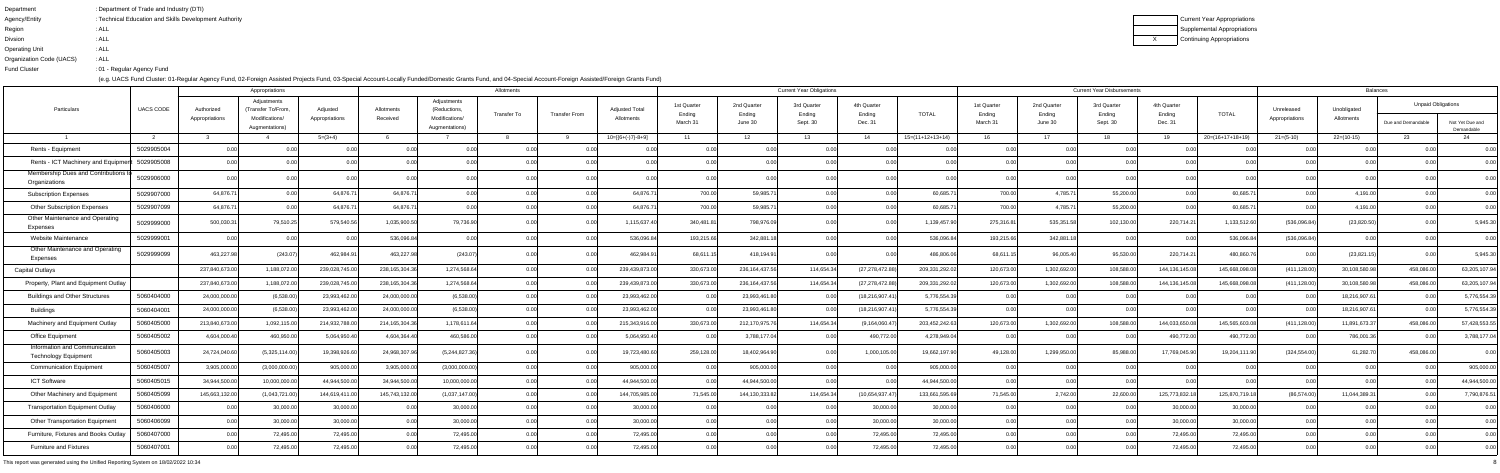| Department               | : Department of Trade and Industry (DTI)               |
|--------------------------|--------------------------------------------------------|
| Agency/Entity            | : Technical Education and Skills Development Authority |
| Region                   | : ALL                                                  |
| <b>Divsion</b>           | : ALL                                                  |
| <b>Operating Unit</b>    | : ALL                                                  |
| Organization Code (UACS) | : ALL                                                  |
| <b>Fund Cluster</b>      | : 01 - Regular Agency Fund                             |

Current Year Appropriations Supplemental AppropriationsContinuing Appropriations

|                                                           |                  |                              | Appropriations                                                       |                            |                        |                                                                 | Allotments         |                      |                                     |                                   |                                  | <b>Current Year Obligations</b>   |                                  |                    |                                   | <b>Current Year Disbursements</b> | <b>Balances</b>                   |                                  |                    |                              |                           |                                                 |                               |
|-----------------------------------------------------------|------------------|------------------------------|----------------------------------------------------------------------|----------------------------|------------------------|-----------------------------------------------------------------|--------------------|----------------------|-------------------------------------|-----------------------------------|----------------------------------|-----------------------------------|----------------------------------|--------------------|-----------------------------------|-----------------------------------|-----------------------------------|----------------------------------|--------------------|------------------------------|---------------------------|-------------------------------------------------|-------------------------------|
| Particulars                                               | <b>UACS CODE</b> | Authorized<br>Appropriations | Adjustments<br>(Transfer To/From<br>Modifications/<br>Augmentations) | Adjusted<br>Appropriations | Allotments<br>Received | Adjustments<br>(Reductions,<br>Modifications/<br>Augmentations) | <b>Transfer To</b> | <b>Transfer From</b> | <b>Adjusted Total</b><br>Allotments | 1st Quarter<br>Ending<br>March 31 | 2nd Quarter<br>Ending<br>June 30 | 3rd Quarter<br>Ending<br>Sept. 30 | 4th Quarter<br>Ending<br>Dec. 31 | <b>TOTAL</b>       | 1st Quarter<br>Ending<br>March 31 | 2nd Quarter<br>Ending<br>June 30  | 3rd Quarter<br>Ending<br>Sept. 30 | 4th Quarter<br>Ending<br>Dec. 31 | <b>TOTAL</b>       | Unreleased<br>Appropriations | Unobligated<br>Allotments | <b>Unpaid Obligations</b><br>Due and Demandable | Not Yet Due and<br>Demandable |
|                                                           |                  |                              |                                                                      | $5=(3+4)$                  |                        |                                                                 |                    |                      | $10=[6+(-)7]-8+9]$                  | 11                                | 12 <sup>°</sup>                  | 13                                | 14                               | $15=(11+12+13+14)$ | 16                                | 17                                | 18                                | 19                               | $20=(16+17+18+19)$ | $21 = (5-10)$                | $22=(10-15)$              |                                                 |                               |
| I. Special Purpose Fund                                   |                  | 243,814,801.                 | (172,774,266.80                                                      | 71,040,534.3               | 226,076,794.7          | (23, 837.38)                                                    | (202,757,514.60    | 114,927,535.2        | 138,222,978.0                       | 31,083,835.9                      | 109,089,139.53                   | 0.00                              | 1,843,957.29                     | 142,016,932.81     | 23,933,997.99                     | 88,952,944.00                     | 295,334.00                        | 855,379.45                       | 114,037,655.44     | (67, 182, 443.7)             | (3,793,954.80)            | 3,017,229.85                                    | 24,962,047.52                 |
| <b>Personal Services</b>                                  |                  | 8,509,749.1                  |                                                                      | 8,509,749.1                | 4,028,537.8            |                                                                 | (104, 911.0        |                      | 3,923,622.                          | 622,291.5                         | 6,075,119.96                     | 0.00                              | 1,843,957.2                      | 8,541,368.81       | 622,291.56                        | 1,098,441.93                      | 295,334.00                        | 836,964.45                       | 2,853,031.94       | 4,586,126.7                  | (4,617,746.35)            | 3,017,229.85                                    | 2,671,107.02                  |
| Salaries and Wages                                        |                  | 5,027,145.9                  | (1,610,977.41)                                                       | 3,416,168.5                | 542,106.62             | 336,160.3                                                       | (101, 811.00)      |                      | 776,455.9                           |                                   | 3,447,063.26                     |                                   | 0.00                             | 3,447,063.26       | 0.00                              | 775,956.24                        | 0.00                              | 0.00                             | 775,956.24         | 2,639,712.56                 | (2,670,607.29)            |                                                 | 2,671,107.02                  |
| Salaries and Wages - Regular                              | 5010101000       | 5,027,145.94                 | (1,610,977.41)                                                       | 3,416,168.5                | 542,106.62             | 336,160.3                                                       | (101, 811.00)      | $\cap$ $\cap$        | 776,455.9                           | 0.00                              | 3,447,063.26                     | 0.00                              | 0.00                             | 3,447,063.26       | 0.00                              | 775,956.24                        | 0.00l                             | 0.00                             | 775,956.24         | 2,639,712.56                 | (2,670,607.29)            |                                                 | 2,671,107.02                  |
| Basic Salary - Civilian                                   | 5010101001       | 5,027,145.94                 | (1,610,977.4)                                                        | 3,416,168.5                | 542,106.6              | 336,160.3                                                       | (101, 811.0        |                      | 776,455.9                           |                                   | 3,447,063.26                     |                                   | 0.00                             | 3,447,063.26       | 0.00                              | 775,956.24                        | 0.00                              | 0.00                             | 775,956.24         | 2,639,712.56                 | (2,670,607.29)            |                                                 | 2,671,107.02                  |
| Other Compensation                                        |                  |                              |                                                                      |                            | 2,728.0                |                                                                 | (2,000.00)         |                      | 728.0                               |                                   | 728.00                           |                                   |                                  | 728.00             |                                   | 728.00                            |                                   |                                  | 728.00             | (728.00)                     |                           |                                                 | 0.00                          |
| Personal Economic Relief Allowance<br>(PERA)              | 5010201000       |                              |                                                                      |                            | 2,728.0                |                                                                 | (2,000.00)         |                      | 728.0                               |                                   | 728.00                           |                                   |                                  | 728.00             |                                   | 728.00                            |                                   |                                  | 728.00             | (728.00)                     |                           |                                                 | 0.00                          |
| PERA - Civilian                                           | 5010201001       |                              |                                                                      |                            | 2,728.0                |                                                                 | (2,000.0)          |                      | 728.0                               |                                   | 728.00                           |                                   |                                  | 728.00             |                                   | 728.00                            |                                   |                                  | 728.00             | (728.00)                     |                           |                                                 |                               |
| <b>Personnel Benefit Contributions</b>                    |                  |                              | 0.00                                                                 |                            | 1,100.00               |                                                                 | (1,100.00)         |                      |                                     |                                   | 0.00                             |                                   | 0.00                             |                    | 0.00                              |                                   | 0.00                              |                                  | 0.00               |                              |                           |                                                 | 0.00                          |
| Pag-IBIG Contributions                                    | 5010302000       |                              | 0.00                                                                 |                            | 100.00                 |                                                                 | (100.00)           |                      | 0.00                                |                                   | 0.00                             |                                   | 0.00                             |                    | 0.00                              |                                   | 0.00                              | ງ ດດ                             | 0.00               |                              |                           |                                                 | 0.00                          |
| Pag-IBIG - Civilian                                       | 5010302001       |                              |                                                                      |                            | 100.0                  |                                                                 | (100.00)           |                      |                                     |                                   |                                  |                                   |                                  |                    |                                   |                                   |                                   |                                  |                    |                              |                           |                                                 | 0.00                          |
| <b>PhilHealth Contributions</b>                           | 5010303000       |                              |                                                                      |                            | 900.0                  |                                                                 | (900.00)           |                      |                                     |                                   |                                  |                                   | 0.00                             |                    |                                   |                                   | 0.00                              |                                  |                    |                              |                           |                                                 | 0.00                          |
| PhilHealth - Civilian                                     | 5010303001       |                              | 0.00                                                                 |                            | 900.0                  |                                                                 | (900.00)           |                      |                                     |                                   | 0.00                             |                                   | 0.001                            |                    |                                   |                                   | 0.00                              |                                  | 0.OC               |                              |                           |                                                 | 0.00                          |
| <b>Employees Compensation Insurance</b><br>Premiums (ECIP | 5010304000       |                              |                                                                      |                            | 100.0                  |                                                                 | (100.00)           |                      |                                     |                                   |                                  |                                   |                                  |                    |                                   |                                   |                                   |                                  |                    |                              |                           |                                                 |                               |
| ECIP - Civilian                                           | 5010304001       |                              |                                                                      |                            | 100.0                  |                                                                 | (100.00)           |                      |                                     |                                   |                                  | 0.00                              | 0.00                             |                    | 0.00                              |                                   | 0.00                              | 0.00                             | 0.00               | n nr                         |                           |                                                 |                               |
| <b>Other Personnel Benefits</b>                           |                  | 3,482,603.22                 | 1,610,977.4                                                          | 5,093,580.63               | 3,482,603.22           | (336, 164.73)                                                   |                    |                      | 3,146,438.4                         | 622,291.5                         | 2,627,328.70                     | 0.001                             | 1,843,957.29                     | 5,093,577.55       | 622,291.56                        | 321,757.69                        | 295,334.00                        | 836,964.45                       | 2,076,347.70       | 1,947,142.14                 | (1,947,139.06)            | 3,017,229.85                                    | 0.00                          |
| <b>Terminal Leave Benefits</b>                            | 5010403000       |                              | 2,346,617                                                            | 2,346,620.2                |                        | 399,475.0                                                       |                    |                      | 399,478.0                           | 104,141.0                         | 2,242,476.14                     |                                   |                                  | 2,346,617.1        | 104,141.00                        |                                   | 295,334.00                        |                                  | 399,475.00         | 1,947,142.                   | (1,947,139.06)            | 1,947,142.1                                     |                               |
| Terminal Leave Benefits - Civilian                        | 5010403001       |                              | 2,346,617.1                                                          | 2,346,620.22               |                        | 399,475.0                                                       |                    |                      | 399,478.08                          | 104,141.00                        | 2,242,476.14                     | <b>U.UU</b>                       |                                  | 2,346,617.1        | 104,141.00                        | <b>U.UU</b>                       | 295,334.00                        | <b>U.UU</b>                      | 399,475.00         | 1,947,142.14                 | (1,947,139.06)            | 1,947,142.14                                    | <b>U.UU</b>                   |
| <b>Other Personnel Benefits</b>                           | 5010499000       | 3,482,600.14                 | (735, 639.73)                                                        | 2,746,960.41               | 3,482,600.1            | (735, 639.73)                                                   | $\cap$ $\cap$      | $\cap$               | 2,746,960.4                         | 518,150.56                        | 384,852.56                       | 0.00                              | 1,843,957.29                     | 2,746,960.41       | 518,150.56                        | 321,757.69                        | 0.00                              | 836,964.45                       | 1,676,872.70       | 0.00                         |                           | 1,070,087.71                                    | 0.00                          |
| Lump-sum for Compensation<br>Adjustment                   | 5010499006       | 1,907,052.16                 |                                                                      | 1,907,052.1                | 1,907,052.1            |                                                                 |                    |                      | 1,907,052.1                         |                                   | 63,094.87                        |                                   | 1,843,957.29                     | 1,907,052.16       |                                   |                                   | 0.001                             | 836,964.45                       | 836,964.45         |                              |                           | 1,070,087.                                      | 0.00                          |
| Lump-sum for Filling of Positions -<br>Civilian           | 5010499007       | 1,447,610.49                 | (1,447,610.49)                                                       |                            | 1,447,610.49           | (1,447,610.49)                                                  | 0 <sub>0</sub>     |                      |                                     |                                   |                                  |                                   |                                  |                    | 0.00                              |                                   | 0.00                              | 0.001                            |                    |                              |                           |                                                 | 0.00                          |
| <b>Other Personnel Benefits</b>                           | 5010499099       | 127,937.49                   | 711,970.76                                                           | 839,908.25                 | 127,937.4              | 711,970.7                                                       | 0.0                |                      | 839,908.2                           | 518,150.56                        | 321,757.69                       | 0.00                              | 0.00                             | 839,908.25         | 518,150.56                        | 321,757.69                        | $0.00\vert$                       | 0.00                             | 839,908.25         | 0.00                         |                           |                                                 | 0.00                          |